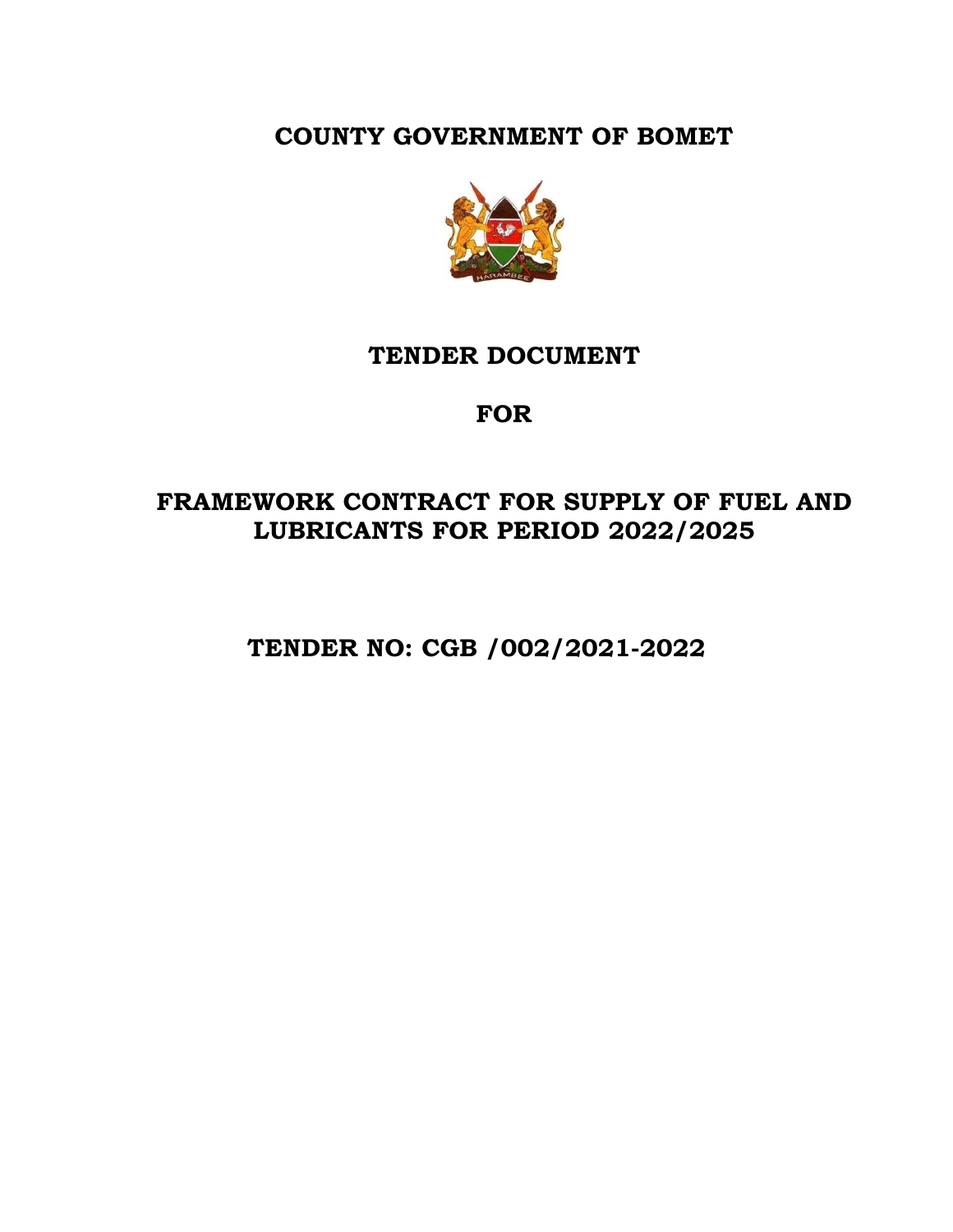#### **TABLE OF CONTENTS**

| Page                                         |    |
|----------------------------------------------|----|
|                                              | 3  |
|                                              |    |
|                                              |    |
| APPENDIX TO INSTITUTIONS TO TENDER  19       |    |
|                                              |    |
| SECTION IV SPECIAL COND1TIONS OF CONTRACT 27 |    |
|                                              |    |
|                                              |    |
|                                              | 33 |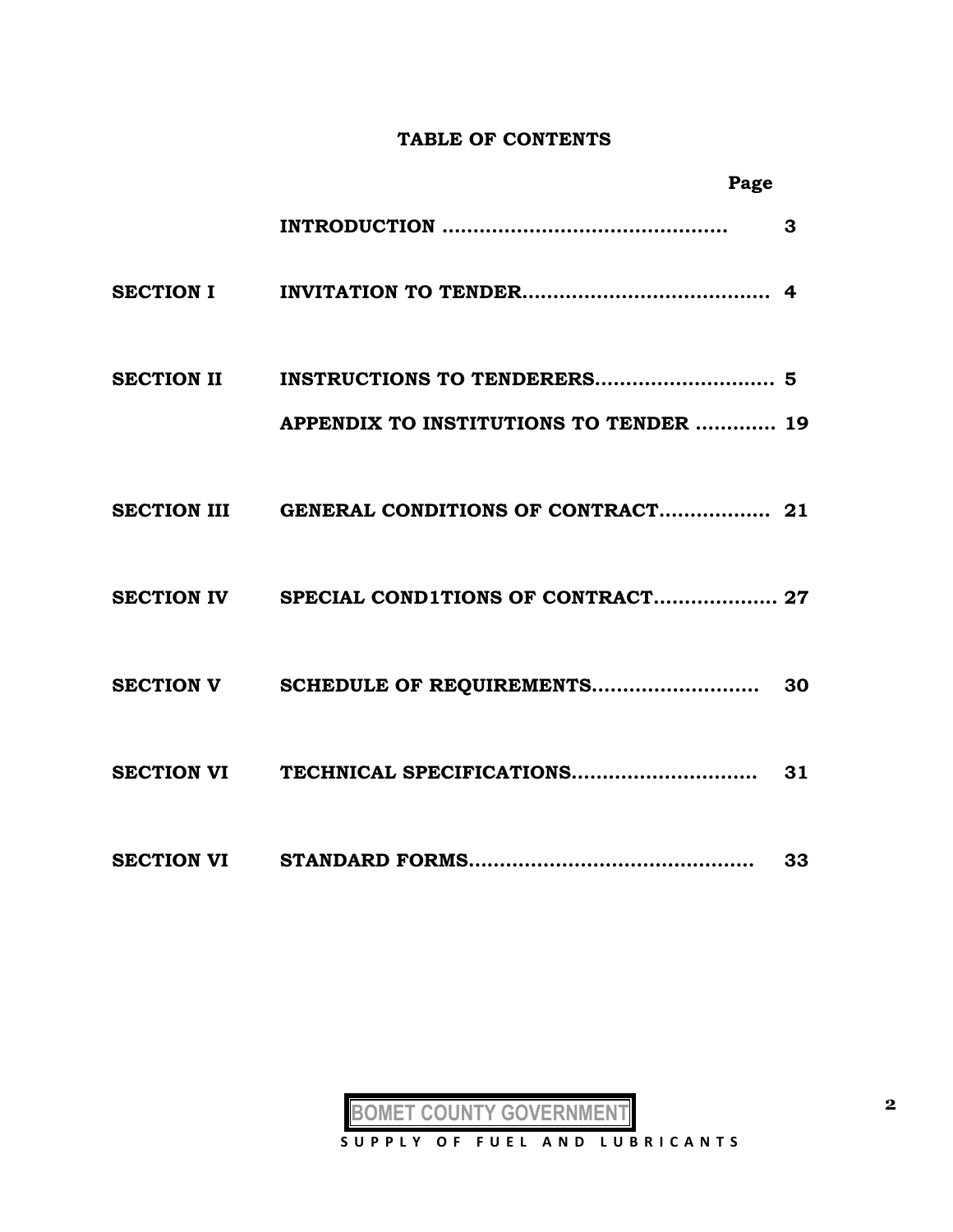### **SECTION I – INVITATION TO TENDER**

# **Dated 3rd june 2022**

### **TENDER REF NO: CGB/002/2021/22**

#### **TENDER NAME: SUPPLY OF FUEL AND LUBRICANTS.**

The County Government of Bomet invites sealed tenders from eligible candidates for the provision of tender for **Supply of fuel and lubricants " as and when required"**

- 1.1 Interested eligible candidates may obtain further information from and inspect the tender documents at County Government of Bomet of **P.O Box 19-20400, Bomet –Procurement Office during normal working hours i.e. 8:00am-5:00 PM.**
- 1.2 A complete tender document may be obtained by interested candidates free of charge from Bomet County Website [www.bomet.go.ke](http://www.bomet.go.ke/) free of charge.
- 1.3 Prices quoted should be net inclusive of all taxes and delivery costs, must be expressed in Kenya shillings and shall remain valid for period of **120** days from the closing date of the tender.
- 1.4 Completed tender documents are to be enclosed in plain sealed envelopes, marked with the tender number and be deposited in the tender box provided at The County Government of Bomet or be addressed and posted to the

### **County Secretary County Government of Bomet. P.O Box 19-20400, Bomet**

#### On or before **Friday 3rd june 2022 AT 12:00 noon**

1.5 Tenders will be opened immediately thereafter in the presence of the tenderers representatives who choose to attend the opening at the County Government of Bomet, P.O Box 19-20400 Bomet

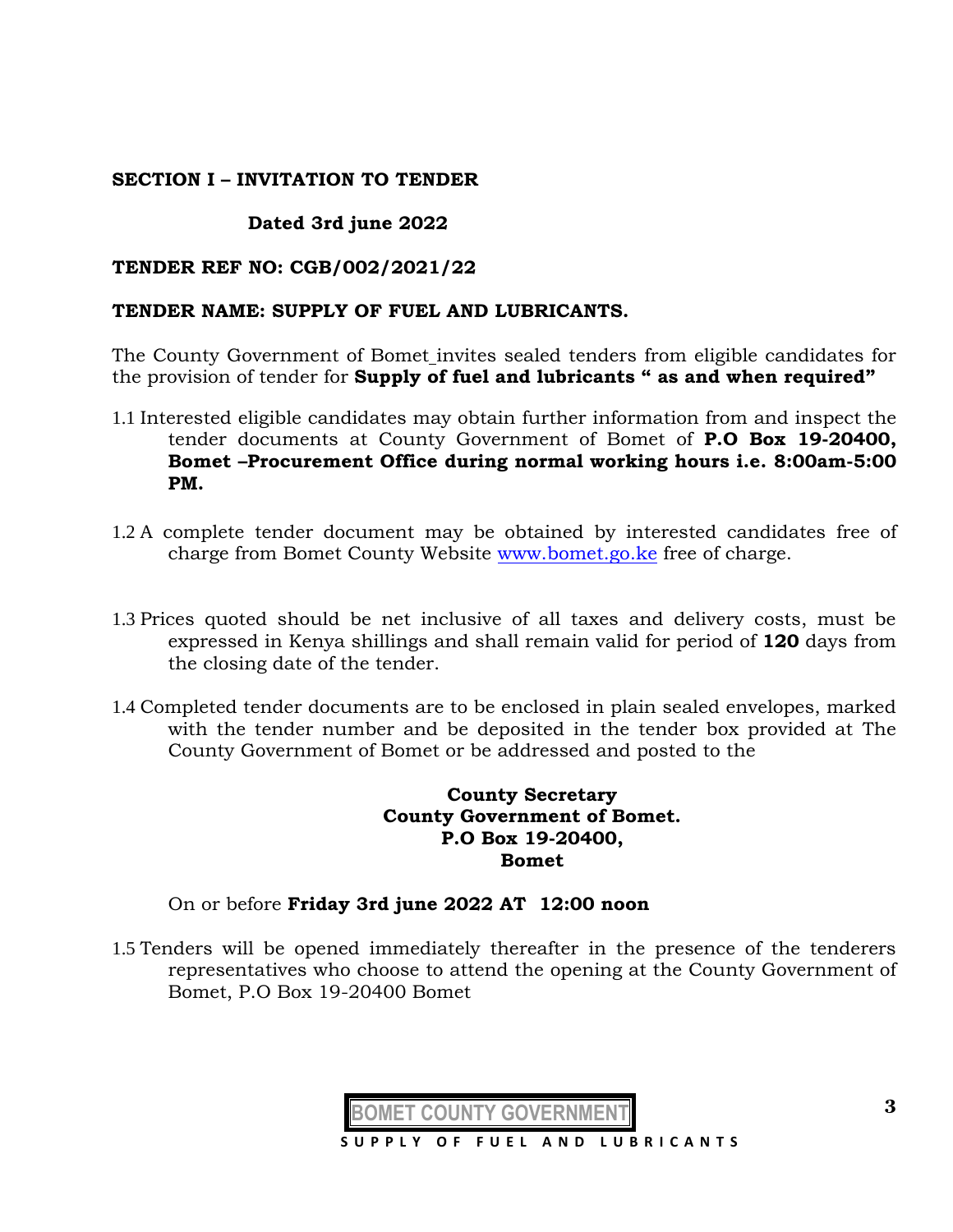#### **SECTION II – INSTRUCTIONS TO TENDERERS**

# **TABLE OF CONTENTS. Page**

| 2.1  |                                                                    |
|------|--------------------------------------------------------------------|
| 2.2  |                                                                    |
| 2.3  |                                                                    |
| 2.4  |                                                                    |
| 2.5  |                                                                    |
| 2.6  |                                                                    |
| 2.7  |                                                                    |
| 2.8  |                                                                    |
| 2.9  |                                                                    |
| 2.10 |                                                                    |
| 2.11 |                                                                    |
| 2.12 |                                                                    |
| 2.13 |                                                                    |
| 2.14 |                                                                    |
| 2.15 |                                                                    |
| 2.16 |                                                                    |
| 2.17 | Modification and withdrawal of tenders 12                          |
| 2.18 |                                                                    |
| 2.19 |                                                                    |
| 2.20 |                                                                    |
| 2.21 |                                                                    |
| 2.22 |                                                                    |
| 2.23 |                                                                    |
| 2.24 |                                                                    |
| 2.25 |                                                                    |
| 2.26 |                                                                    |
| 2.27 | Procuring entities right to accept or reject any or all tenders 17 |
| 2.28 |                                                                    |
| 2.29 |                                                                    |
| 2.30 |                                                                    |
| 2.31 |                                                                    |
|      |                                                                    |

**BOMET COUNTY GOVERNMENT**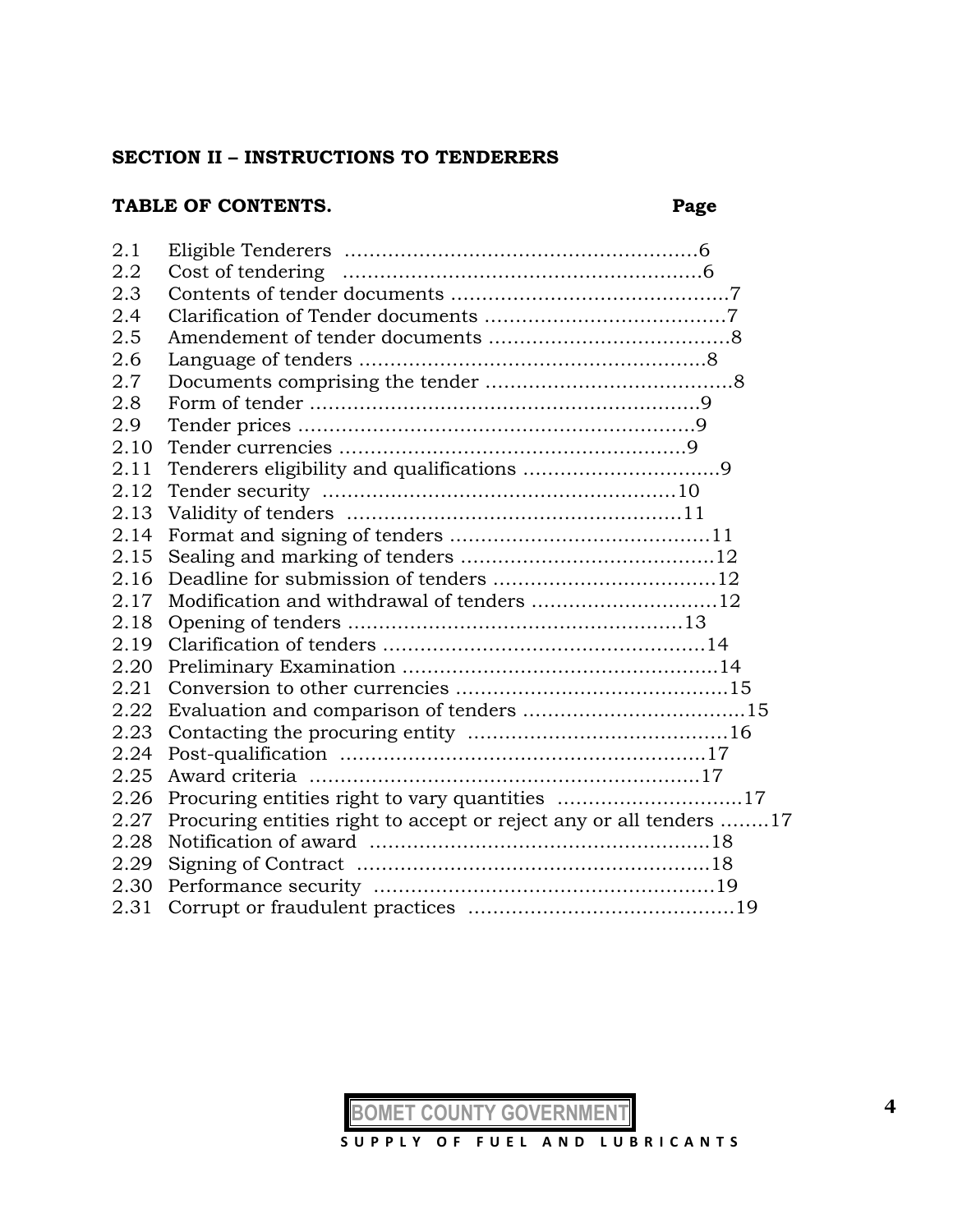# **SECTION II INSTRUCTIONS TO TENDERERS**

# **2.1 Eligible tenderers**

- 2.1.1. This Invitation to tender is open to all tenderers eligible as described in the instructions to tenderers. Successful tenderers shall provide the services for the stipulated duration from the **date** of commencement (hereinafter referred to as the term) specified in the tender documents.
- 2.1.2. The procuring entity's employees, committee members, board members and their relative (spouse and children) are not eligible to participate in the tender unless where specially allowed under section 131 of the Act.
- 2.1.3. Tenderers shall provide the qualification information statement that the tenderer (including all members, of a joint venture and subcontractors) is not associated, or have been associated in the past, directly or indirectly, with a firm or any of its affiliates which have been engaged by the Procuring entity to provide consulting services for the preparation of the design, specifications, and other documents to be used for the procurement of the services under this Invitation for tenders.
- **2.1.4.**Tenderers involved in corrupt or fraudulent practices or debarred from participating in public procurement shall not be eligible.

# 2.2 **Cost of tendering**

- **2.2.1** The Tenderer shall bear all costs associated with the preparation and submission of its tender, and the procuring entity, will in no case be responsible or liable for those costs, regardless of the conduct or outcome of the tendering process.
- **2.2.2** The price to be charged for the tender document shall not exceed Kshs.1,000/=
- **2.2.3** The procuring entity shall allow the tenderer to review the tender document free of charge before purchase.

#### **2.3 Contents of tender documents**

- 2.3.1. The tender document comprises of the documents listed below and addenda issued in accordance with clause 6 of these instructions to tenders
	- i) Instructions to tenderers
	- ii) General Conditions of Contract
	- iii) Special Conditions of Contract

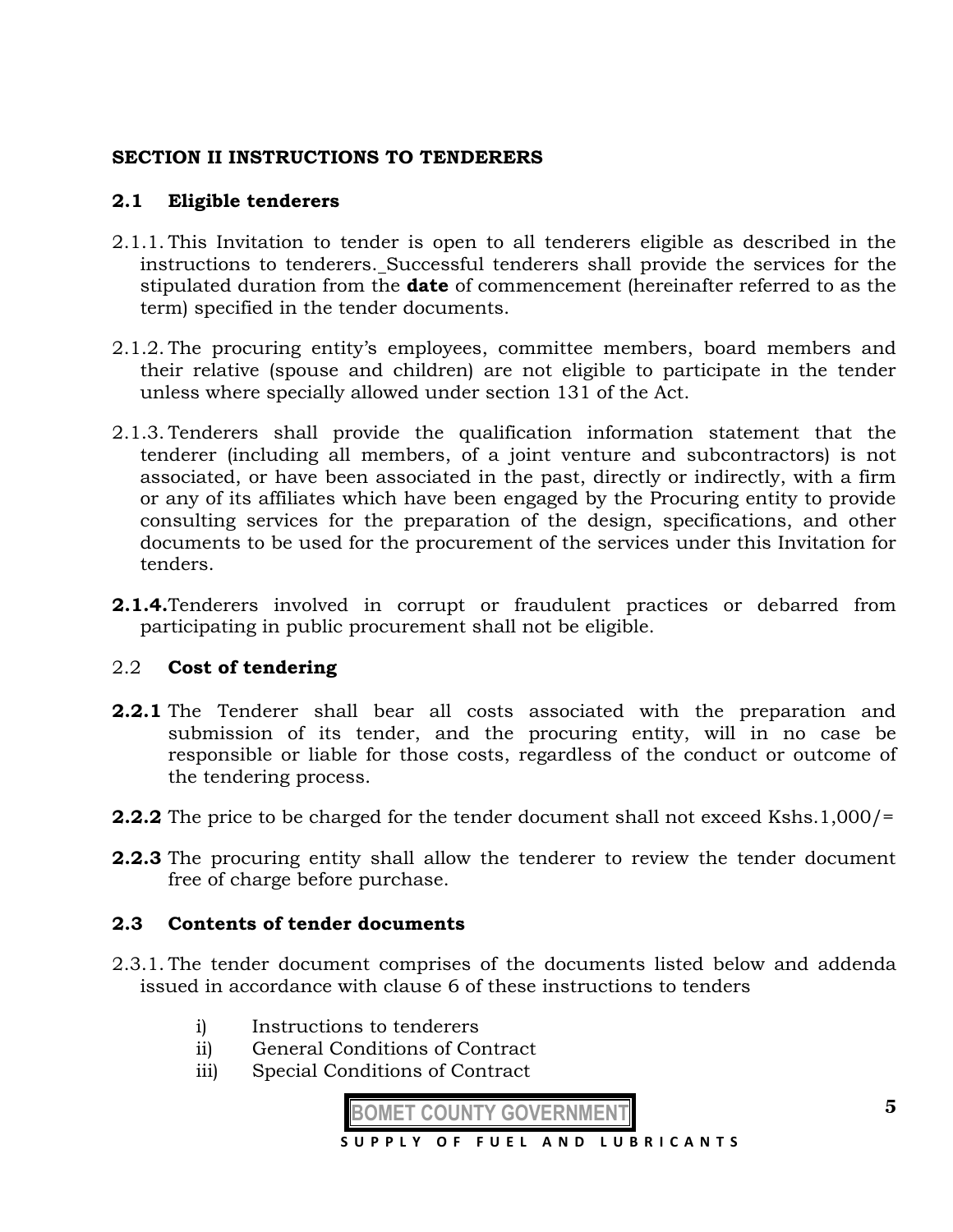- iv) Schedule of Requirements
- v) Details of service
- vi) Form of tender
- vii) Price schedules
- viii) Contract form
- ix) Confidential business questionnaire form
- x) Tender security form
- xi) Performance security form
- xii) Principal's or manufacturers authorization form
- xiii) Declaration form
- 2.3.2. The Tenderer is expected to examine all instructions, forms, terms, and specifications in the tender documents. Failure to furnish all information required by the tender documents or to submit a tender not substantially responsive to the tender documents in every respect will be at the tenderers risk and may result in the rejection of its tender.

# **2.4 Clarification of Documents**

- 2.4.1. A prospective candidate making inquiries of the tender document may notify the Procuring entity in writing or by post, fax or email at the entity's address indicated in the Invitation for tenders. The Procuring entity will respond in writing to any request for clarification of the tender documents, which it receives no later than seven (7) days prior to the deadline for the submission of tenders, prescribed by the procuring entity. Written copies of the Procuring entities response (including an explanation of the query but without identifying the source of inquiry) will be sent to all prospective tenderers who have received the tender documents"
- 2.4.2. The procuring entity shall reply to any clarifications sought by the tenderer within 3 days of receiving the request to enable the tenderer to make timely submission of its tender

#### 2.5 **Amendment of documents**

- 2.5.1. At any time prior to the deadline for submission of tenders, the Procuring entity, for any reason, whether at its own initiative or in response to a clarification requested by a prospective tenderer, may modify the tender documents by issuing an addendum.
- 2.5.2. All prospective tenderers who have obtained the tender documents will be notified of the amendment by post, fax or email and such amendment will be binding on them.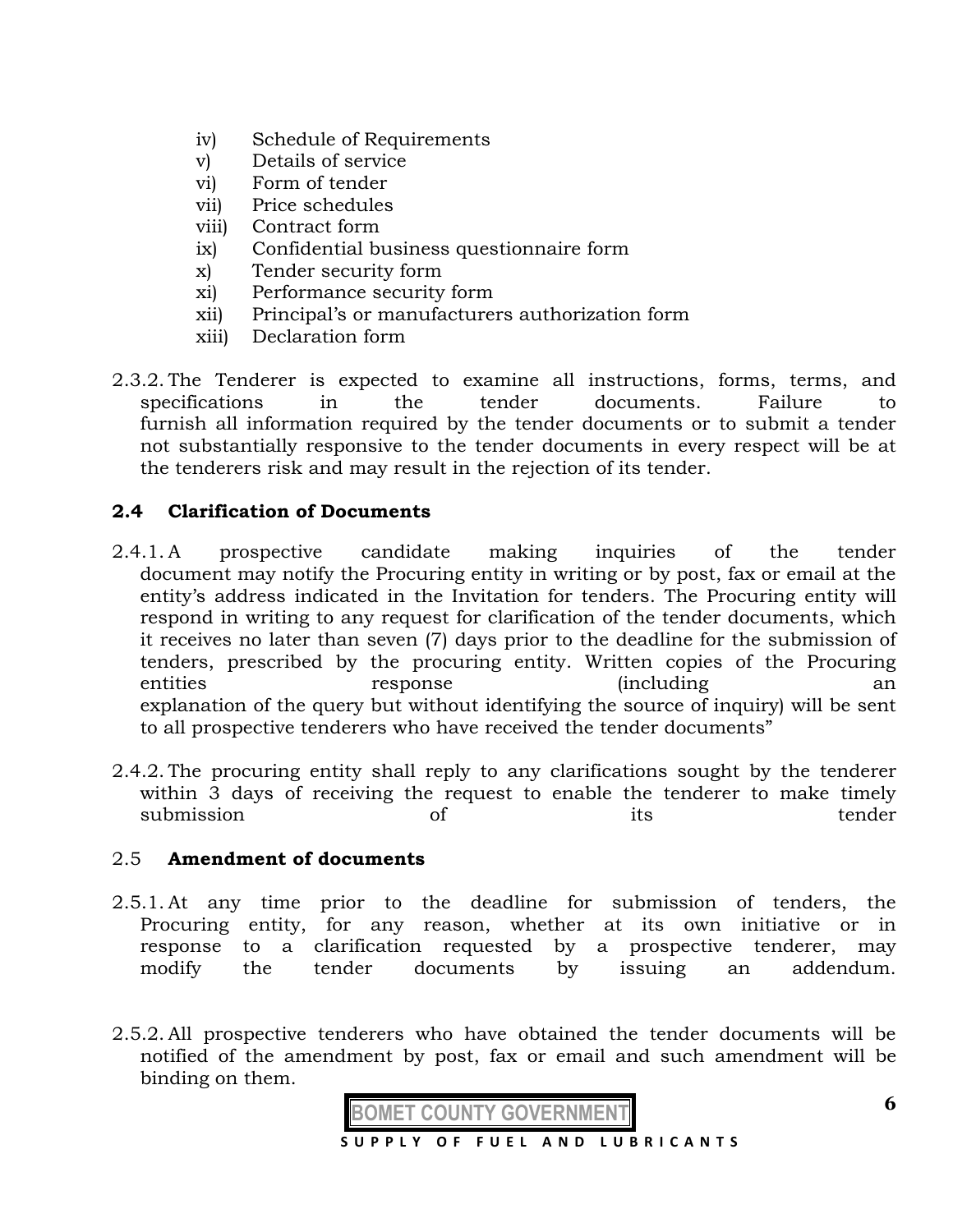2.5.3. In order to allow prospective tenderers reasonable time in which to take the amendment into account in preparing their tenders, the Procuring entity, at its discretion, may extend the deadline for the submission of tenders.

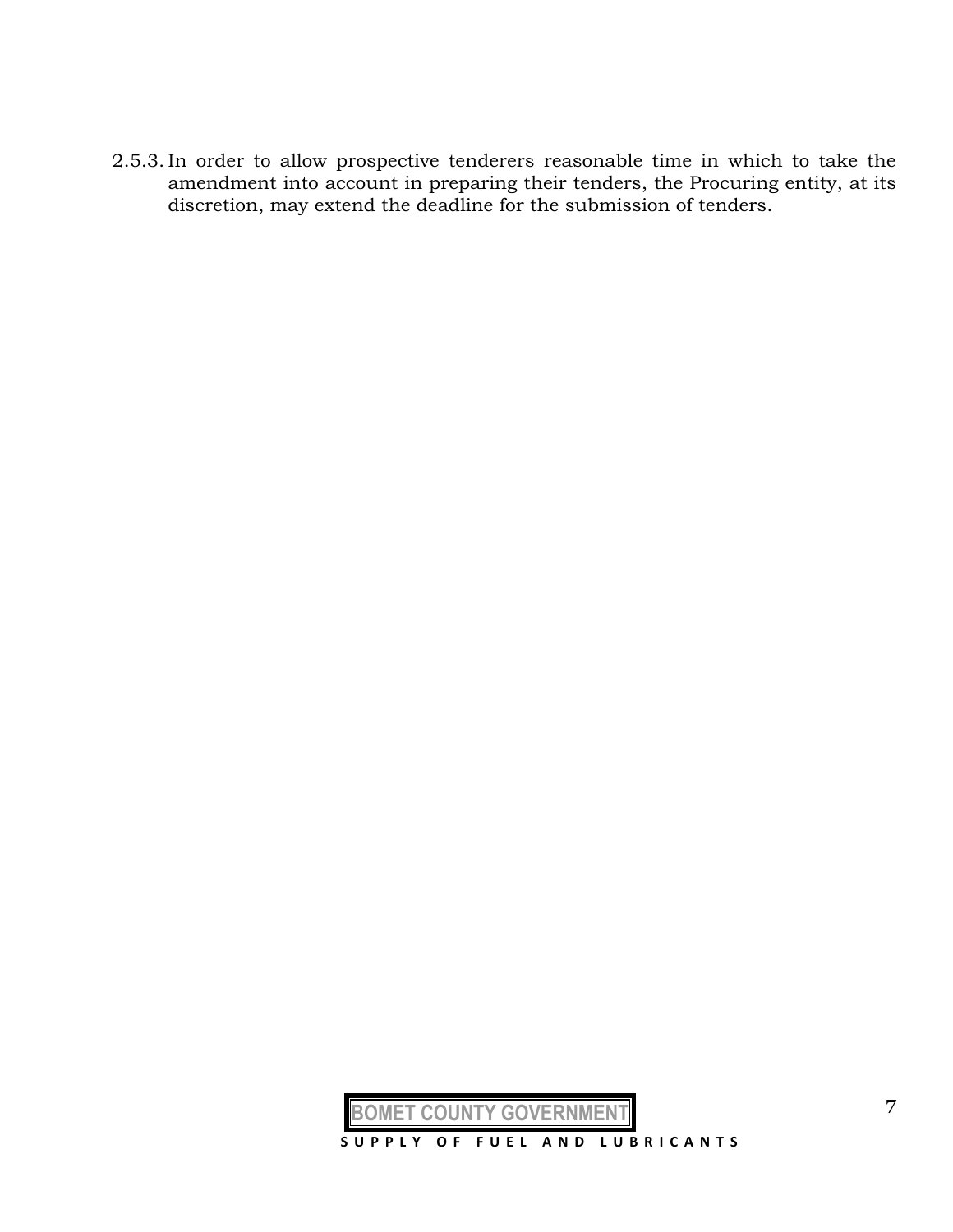# **2.6 Language of tender**

2.6.1. The tender prepared by the tenderer, as well as all correspondence and documents relating to the tender exchanged by the tenderer and the Procuring entity, shall be written in English language. Any printed literature furnished by the tenderer may be written in another language provided they are accompanied by an accurate English translation of the relevant passages in which case, for purposes of interpretation of the tender, the English translation shall govern.

# 2.7 **Documents Comprising the Tender**

The tender prepared by the tenderer shall comprise the following components:

(a) A Tender Form and a Price Schedule completed in accordance with paragraph 9, 10 and 11 below.

(b) Documentary evidence established in accordance with Clause 2.11 that the tenderer is eligible to tender and is qualified to perform the contract if its tender is accepted;

(c) Tender security furnished is in accordance with Clause 2.12 (d)Confidential business questionnaire

#### *2.8* **Form of Tender**

2.8.1 The tenderers shall complete the Form of Tender and the appropriate Price Schedule furnished in the tender documents, indicating the services to be performed.

# 2.9 **Tender Prices**

- 2.9.1 The tenderer shall indicate on the Price schedule the unit prices where applicable and total tender prices of the services it proposes to provide under the contract.
- 2.9.2 Prices indicated on the Price Schedule shall be the cost of the services quoted including all customs duties and VAT and other taxes payable:
- 2.9.3 Prices quoted **by** the tenderer shall remain fixed during the term of the contract unless otherwise agreed by the parties. **A** tender submitted with an adjustable price quotation will be treated as non-responsive and will be rejected, pursuant to paragraph 2.22.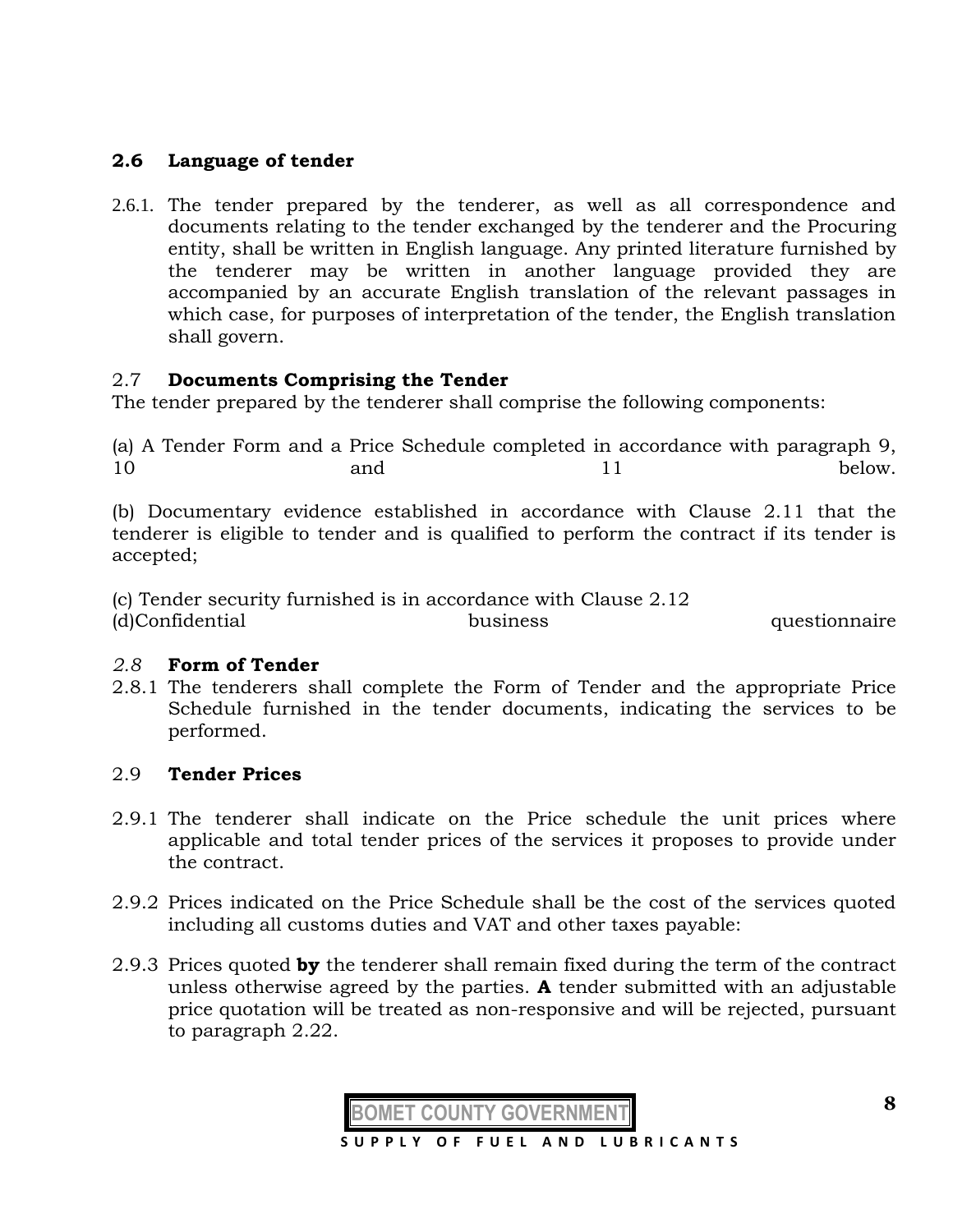- 2.9.4 Contract price variations shall not be allowed for contracts not exceeding one year (12 months)
- 2.9.5 Where contract price variation is allowed, the variation shall not exceed 10% of the original contract price.
- 2.9.6 Price variation requests shall be processed by the procuring entity within 30 days of receiving the request.

# 2.10 **Tender Currencies**

2.10.1 Prices shall be quoted in Kenya Shillings unless otherwise specified in the appendix to in Instructions to Tenderers

# **2.11 Tenderers Eligibility and Qualifications.**

**2.11.1** Pursuant to Clause 2.1 the tenderer shall furnish, as part of its tender, documents establishing the tenderers eligibility to tender and its qualifications to perform the contract if its tender is accepted.

2.11.2 The documentary evidence of the tenderers qualifications to perform the contract if its tender is accepted shall establish to the Procuring entity's satisfaction that the tenderer has the financial and technical capability necessary to perform the contract.

# 2.12 **Tender Security**

- 2.12.1 The tenderer shall furnish, as part of its tender, a tender security for the amount and form specified in the Invitation to tender.
- 2.12.2 The tender security shall be in the amount not exceeding 2 per cent of the tender price.

2.12.2 The tender security is required to protect the Procuring entity against the risk of Tenderer's conduct which would warrant the security's forfeiture, pursuant to paragraph 2.12.7

2.12.3 The tender security shall be denominated in a Kenya Shillings or in another freely convertible currency and shall be in the form of:

- a) A bank guarantee.
- b) Cash.

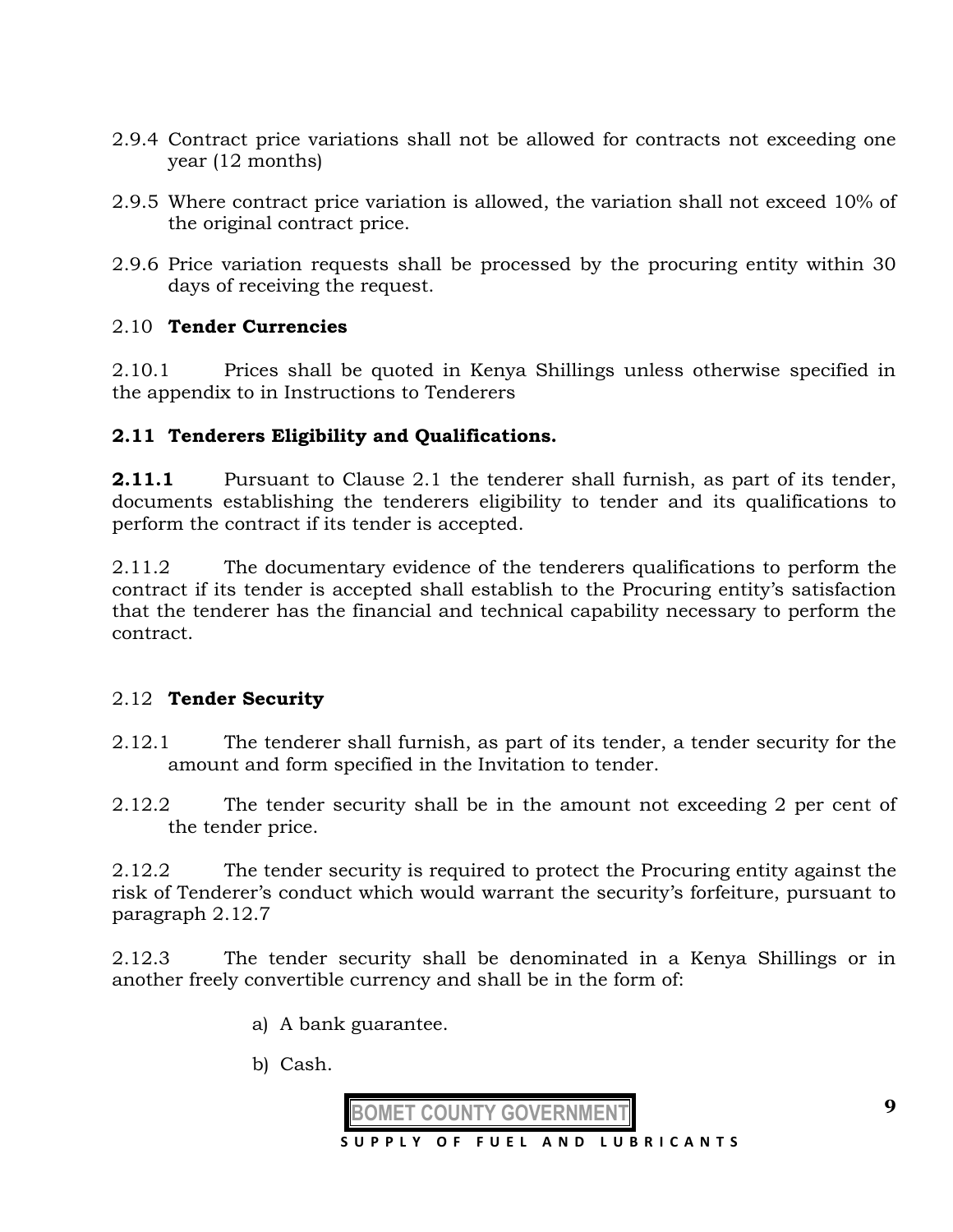- c) Such insurance guarantee approved by the Authority.
- d) Letter of credit

2.12.4 Any tender not secured in accordance with paragraph 2.12.1 and 2.12.3 will be rejected by the Procuring entity as non-responsive, pursuant to paragraph 2.20

2.12.5 Unsuccessful tenderer's security will be discharged or returned as promptly as possible but not later than thirty (30) days after the expiration of the period of tender validity prescribed by the procuring entity.

2.12.6 The successful tenderer's tender security will be discharged upon the tenderer signing the contract, pursuant to paragraph 2.29, and furnishing the performance security, pursuant to paragraph 2.30.

2.12.7 The tender security may be forfeited:

(a) If a tenderer **withdraws** its tender **during** the period of tender validity specified by the procuring entity on the Tender Form; or

(b) In the case of a successful tenderer, *if* the tenderer fails:

(i) to sign the contract in accordance with paragraph 30

**or** 

(ii) to furnish performance security in accordance with paragraph 31.

(c) If the tenderer rejects, correction of an error in the tender.

# **2.13 Validity of Tenders**

2.13.1 Tenders shall remain valid for 120 days or as specified in the invitation to tender after date of tender opening prescribed by the Procuring entity, pursuant to paragraph 2.18. A tender valid for a shorter period shall be rejected by the Procuring entity as nonresponsive.

2.13.2 In exceptional circumstances, the Procuring entity may solicit the Tenderer's consent to an extension of the period of validity. The request and the responses thereto shall be made in writing. The tender security provided under paragraph 2.12 shall also be suitably extended. A tenderer may refuse the request



**10**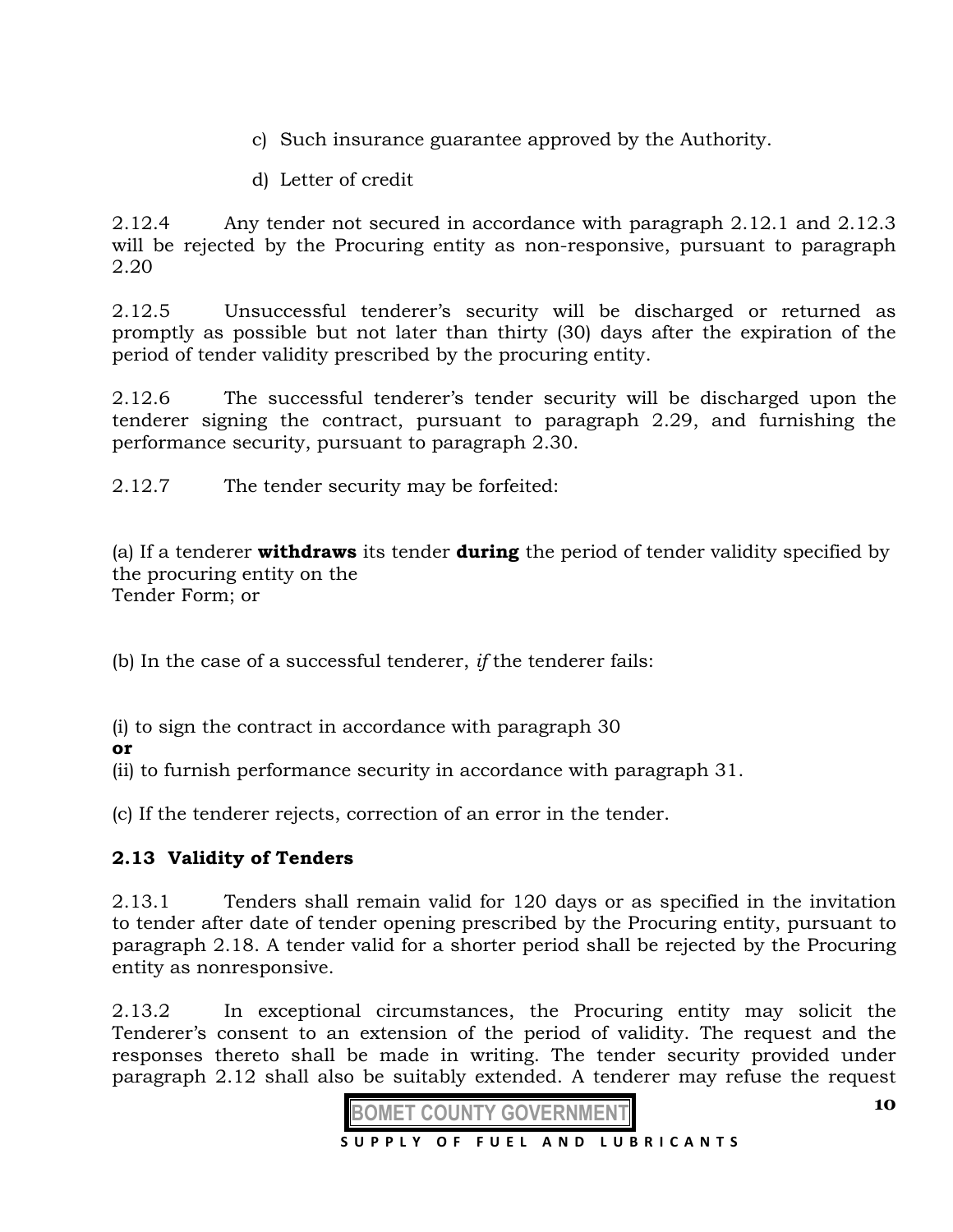without forfeiting its tender security. A tenderer granting the request will not be required nor permitted to modify its tender.

# 2.14 **Format and Signing of Tender**

2.14.1 The original and all copies of the tender shall be typed or written in indelible ink and shall be signed by the tenderer or a person or persons duly authorized to bind the tenderer to the contract. All pages of the tender, except for unamended printed literature, shall be initialed by the person or persons signing the tender.

2.14.2 The tender shall have no interlineations, erasures, or overwriting except as necessary to correct errors made by the tenderer, in which case such corrections shall be initialed by the person or persons signing the tender.

2.15 **Sealing and Marking of Tenders** 

(a) be addressed to the Procuring entity at the address given in the invitation to tender

(b) bear , tender number and name in the invitation to tender and the words: "DO NOT OPEN BEFORE(day, date and time of closing),"

2.15.3 The inner envelopes shall also indicate the name and address of the tenderer to enable the tender to be returned unopened in case it is declared "late". —

2.15.4 If the outer envelope is not sealed and marked as required by paragraph 2.15.2, the Procuring entity will assume no responsibility for the tender's misplacement or or premature opening.

#### 2.16 **Deadline for Submission of Tenders**

2.16.1 Tenders must be received by the Procuring entity at the address specified under paragraph 2.15.2 not later than **Friday 3rd june, 2022.**

2.16.2 The procuring entity may, at its discretion, extend this deadline for the submission of tenders by amending the tender documents in accordance with paragraph 6, in which case all rights and obligations of the procuring entity and candidates previously subject to the deadline will thereafter be subject to the deadline as extended.

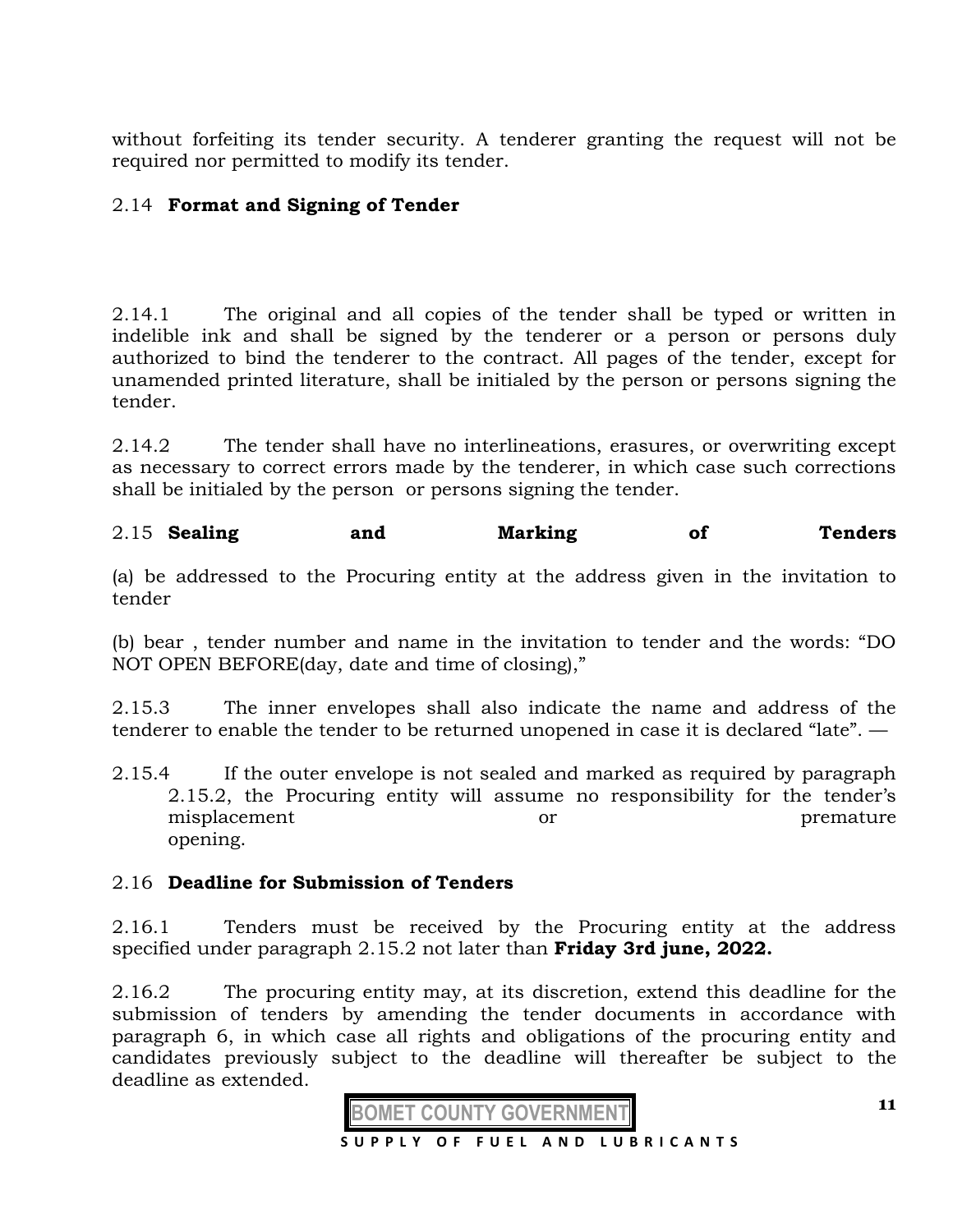2.16.3 Bulky tenders which will not fit in the tender box shall be received by the procuring entity as provided for in the appendix.

# 2.17 **Modification and withdrawal of tenders**

2.17.1 The tenderer may modify or withdraw its tender after the tender's submission, provided that written notice of the modification , including substitution or withdrawal of the tender's is received by the procuring entity prior to the deadline prescribed for the submission of tenders.

2.17.2 The Tenderer's modification or withdrawal notice shall be prepared, sealed, marked, and dispatched in accordance with the provisions of paragraph 2.15. A withdrawal notice may also be sent by cable, but followed by a signed confirmation copy, postmarked not later than the deadline for submission of tenders.

- 2.17.3 No tender may be modified after the deadline for submission of tenders.
- 2.17.4 No tender may be withdrawn in the interval between the deadline for submission of tenders and the expiration of the period of tender validity specified by the tenderer on the Tender Form. Withdrawal of a tender during this interval may result in the Tenderer's forfeiture of its tender security, pursuant to paragraph 2.12.7.
- 2.17.5 The procuring entity may at any time terminate procurement proceedings before contract award and shall not be liable to any person for the termination.
- 2.17.6 The procuring entity shall give prompt notice of the termination to the tenderers and on request give its reasons for termination within 14 days of receiving the request from any tenderer.

# 2.18 **Opening of Tenders**

2.18.1 The Procuring entity will open all tenders in the presence of tenderers' representatives who choose to attend, at the Procurement office **on Friday 3rd june 2022 AT 12.00 noon** and in the location specified in the invitation to tender. The tenderers' representatives who are present shall sign a register evidencing their attendance.

2.18.3 The tenderers' names, tender modifications or withdrawals, tender prices, discounts, and the presence or absence of requisite tender security and such

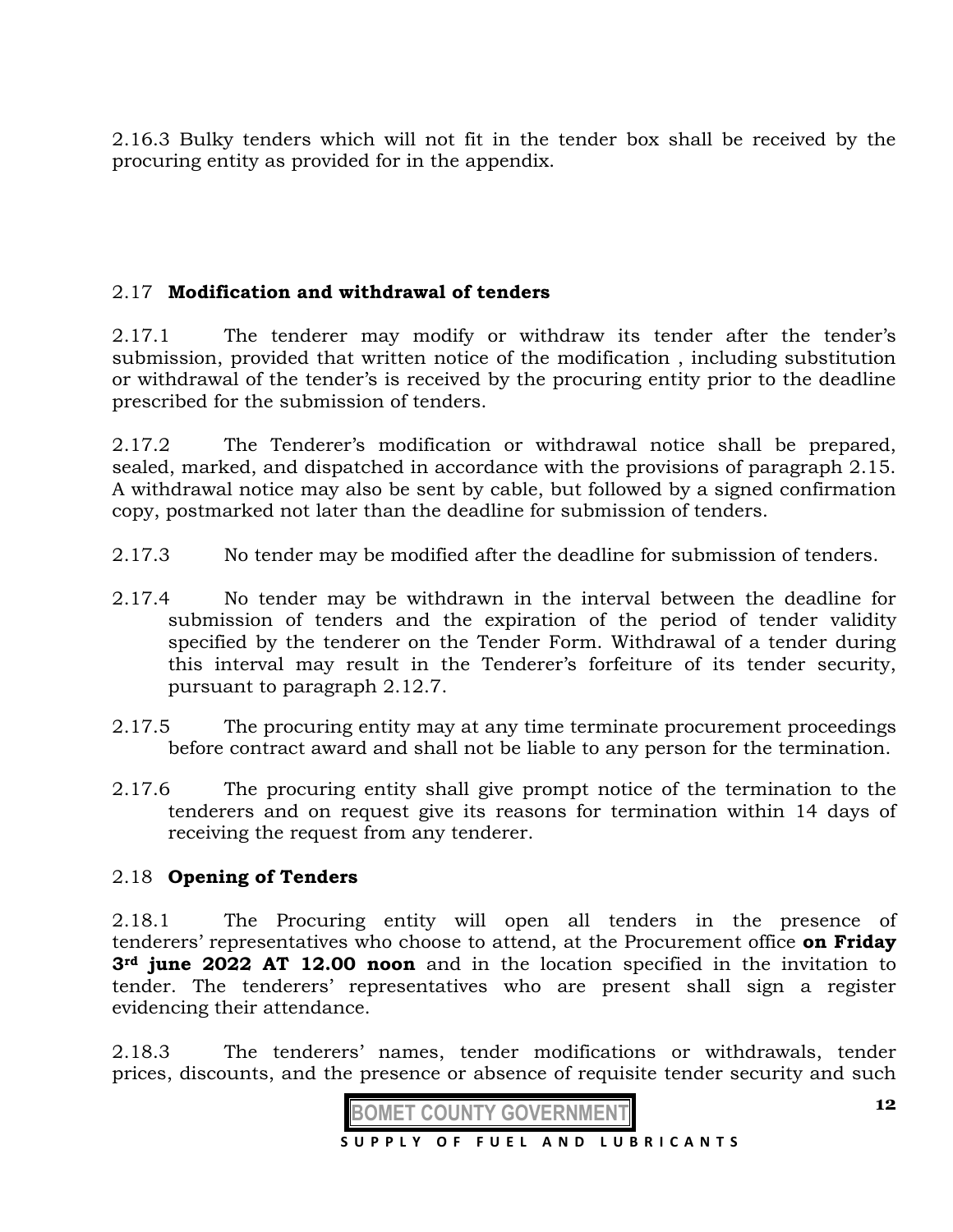other details as the Procuring Entity, at its discretion, may consider appropriate, will be announced at the opening.

2.18.4 The procuring entity will prepare minutes of the tender opening which will be submitted to the tenderers that signed the tender opening register and will have made the request.

# **2.19 Clarification of tenders**

2.19.1 To assist in the examination, evaluation and comparison of tenders the procuring entity may at its discretion, ask the tenderer for a clarification of its tender. The request for clarification and the response shall be in writing, and no change in the prices or substance shall be sought, offered, or permitted.

2.19.2 Any effort by the tenderer to influence the procuring entity in the procuring entity's tender evaluation, tender comparisons or contract award decisions may result in the rejection of the tenderers tender.

Comparison or contract award decisions may result in the rejection of the tenderers' tender.

# 2.20 **Preliminary Examination and Responsiveness**

2.20.1 The Procuring entity will examine the tenders to determine whether they are complete, whether any computational errors have been made, whether required securities have been furnished whether the documents have been properly signed, and whether the tenders are generally in order.

2.20.2 Arithmetical errors will be rectified on the following basis. If there is a discrepancy between the unit price and the total price that is obtained by multiplying the unit price and quantity, the unit price shall prevail, and the total price shall be corrected. if the candidate does not accept the correction of the errors, its tender will be rejected, and its tender security may be forfeited. If there is a discrepancy between words and figures, the amount in words will prevail.

2.20.3 The Procuring entity may waive any minor informality or nonconformity or irregularity in a tender which does not constitute a material deviation, provided such waiver does not prejudice or affect the relative ranking of any tenderer.

2.20.4 Prior to the detailed evaluation, pursuant to paragraph 23, the Procuring entity will determine the substantial responsiveness of each tender to the tender documents. For purposes of these paragraphs, a substantially responsive tender is one which conforms to all the terms and conditions of the tender documents without material deviations. The Procuring entity's determination of a tender's responsiveness

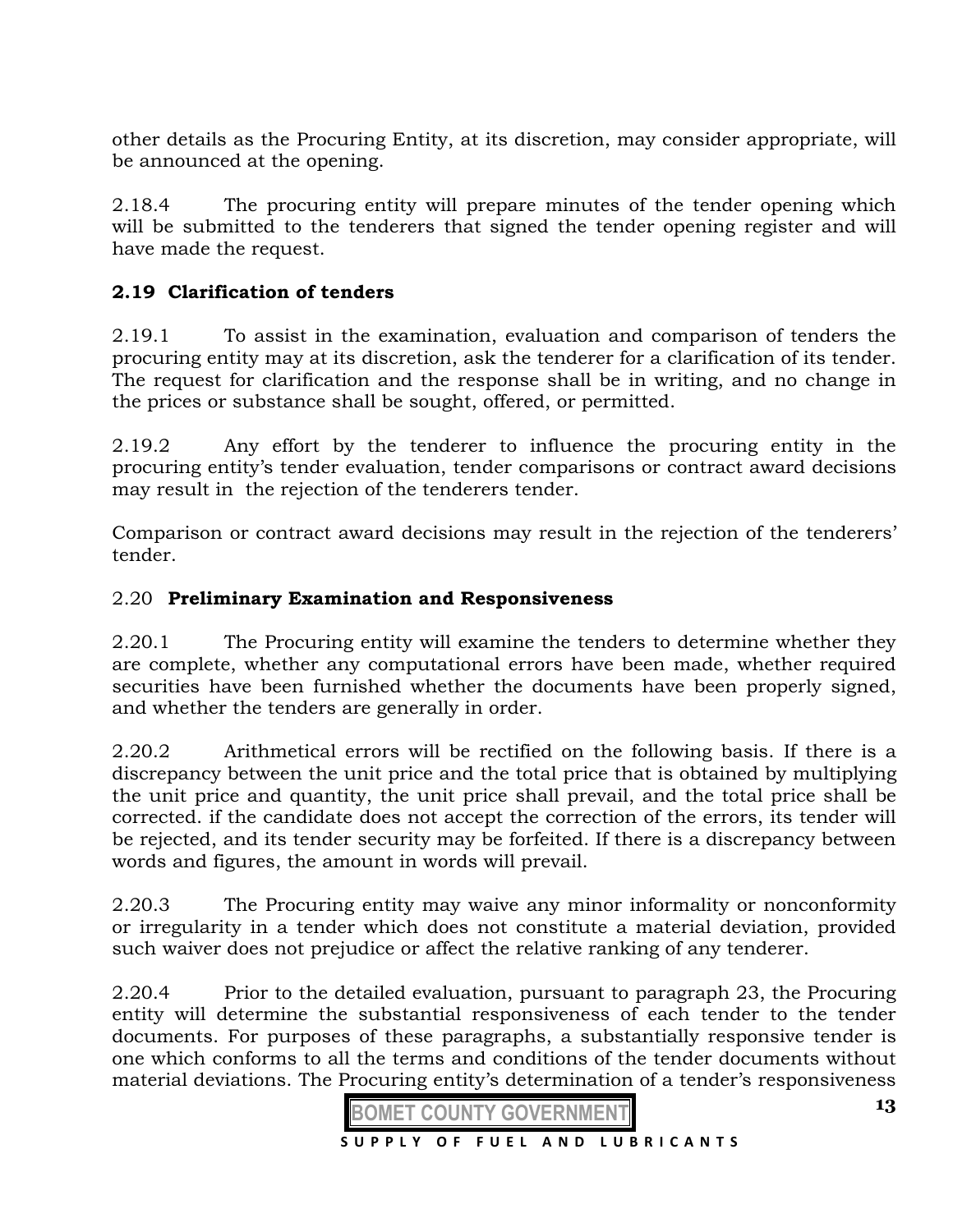is to be based on the contents of the tender itself without recourse to extrinsic evidence.

2.20.5 If a tender is not substantially responsive, it will be rejected by the Procuring entity and may not subsequently be made responsive by the tenderer by correction of the nonconformity.

# 2.21 **Conversion to a single currency**

2.21.1 Where other currencies are used, the procuring entity will convert those currencies to Kenya shillings using the selling exchange rate on the date of tender closing provided by the central bank of Kenya.

#### 2.22 **Evaluation and comparison of tenders**.

2.22.1 The procuring entity will evaluate and compare the tenders which have been determined to be substantially responsive, pursuant to paragraph 2.20

2.22.2 The comparison shall be of the price including all costs as well as duties and taxes payable on all the materials to be used in the provision of the services.

2.22.3 The Procuring entity's evaluation of a tender will take into account, in addition to the tender price, the following factors, in the manner and to the extent indicated in paragraph 2.22.4 and in the technical specifications:

(a) operational plan proposed in the tender;

(b) deviations in payment schedule from that specified in the Special Conditions of Contract;

2.22.4 Pursuant to paragraph 22.3 the following evaluation methods will be applied: (a) *Operational Plan.* 

The Procuring entity requires that the services under the Invitation for Tenders shall be performed at the time specified in the Schedule of Requirements. Tenders offering to perform longer than the procuring entity's required delivery time will be treated as non-responsive and rejected.

(b) *Deviation in payment schedule.*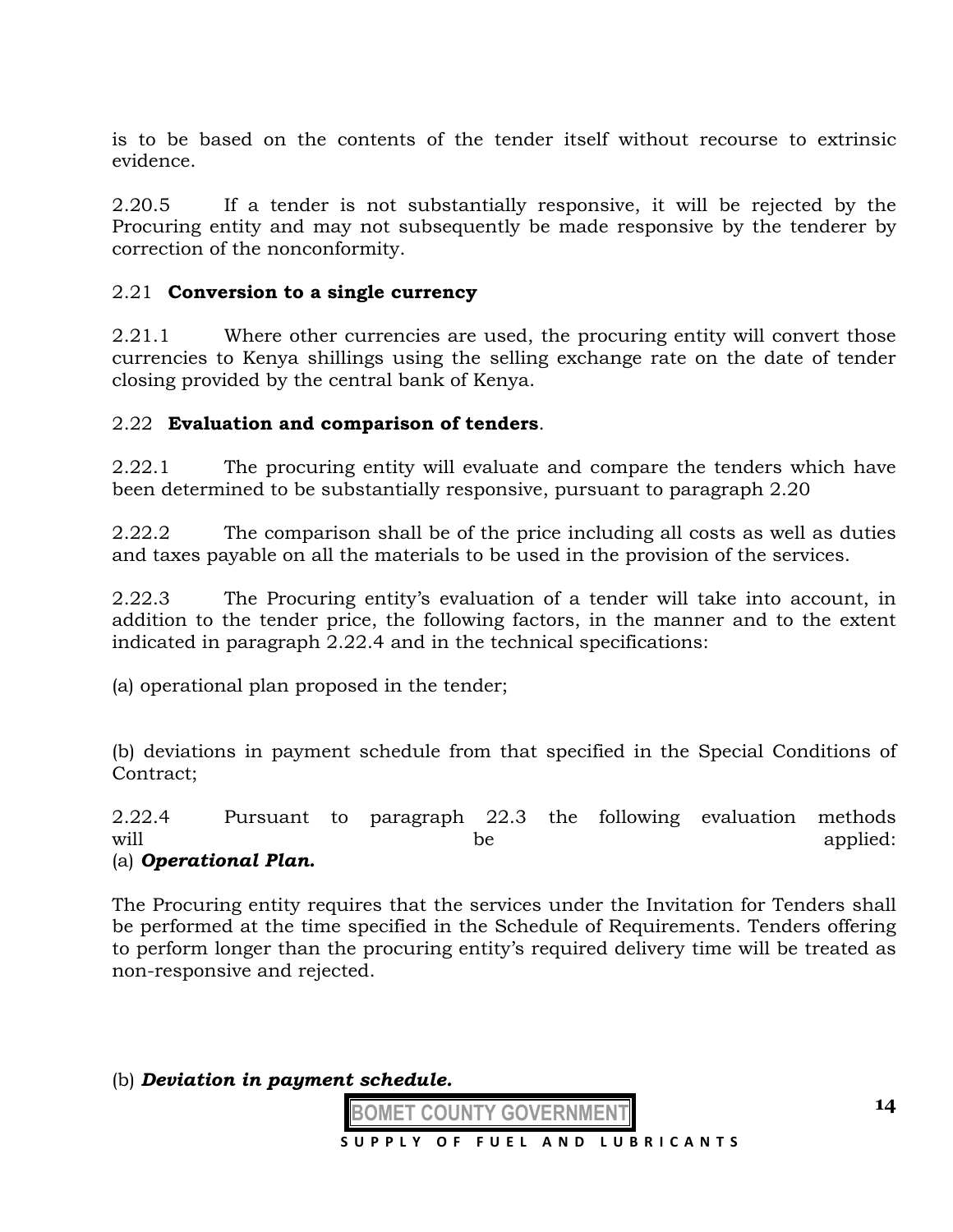Tenderers shall state their tender price for the payment on a schedule outlined in the special conditions of contract. Tenders will be evaluated on the basis of this base price. Tenderers are, however, permitted to state an alternative payment schedule and indicate the reduction in tender price they wish to offer for such alternative payment schedule. The Procuring entity may consider the alternative payment schedule offered by the selected tenderer.

- 2.22.5 The tender evaluation committee shall evaluate the tender within 30 days from the date of opening the tender.
- 2.22.6 To qualify for contract awards, the tenderer shall have the following:-
	- (a) Necessary qualifications, capability experience, services, equipment and facilities to provide what is being procured.
	- (b) Legal capacity to enter into a contract for procurement
	- (c) Shall not be insolvent, in receivership, bankrupt or in the process of being wound up and is not the subject of legal proceedings relating to the foregoing
	- (d) Shall not be debarred from participating in public procurement.

# 2.23. **Contacting the procuring entity**

2.23.1 Subject to paragraph 2.19, no tenderer shall contact the procuring entity on any matter relating to its tender, from the time of the tender opening to the time the contract is awarded.

2.23.2 Any effort by a tenderer to influence the procuring entity in its decisions on tender evaluation tender comparison or contract award may result in the rejection of the tenderers tender.

# **2.24 Award of Contract**

#### a) **Post qualification**

2.24.1 In the absence of pre-qualification, the Procuring entity will determine to its satisfaction whether the tenderer that is selected as having submitted the lowest evaluated responsive tender is qualified to perform the contract satisfactorily.

2.24.2 The determination will take into account the tenderer's financial and technical capabilities. It will be based upon an examination of the documentary evidence of the tenderers qualifications submitted by the tenderer, pursuant to

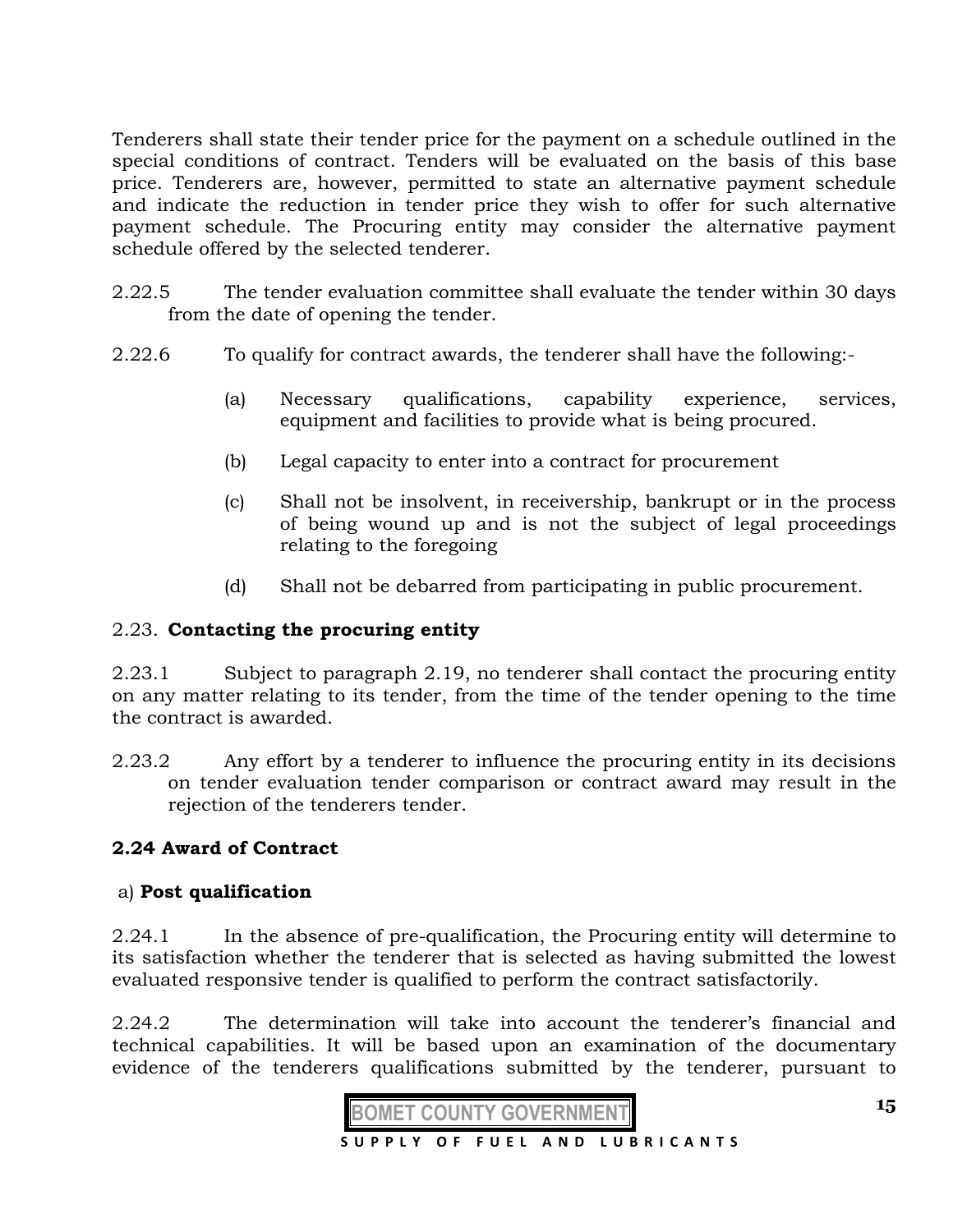paragraph 2.1.2, as well as such other information as the Procuring entity deems necessary and appropriate.

2.24.3 An affirmative determination will be a prerequisite for award of the contract to the tenderer. A negative determination will result in rejection of the Tenderer's tender, in which event the Procuring entity will proceed to the next lowest evaluated tender to make a similar determination of that Tenderer's capabilities to perform satisfactorily.

# b) **Award Criteria**

2.24.3 Subject to paragraph 2.29 the Procuring entity will award the contract to the successful tenderer whose tender has been determined to be substantially responsive and has been determined to be the lowest evaluated tender, provided further that the tenderer is determined to be qualified to perform the contract satisfactorily.

- 2.24.4 The procuring entity reserves the right to accept or reject any tender and to annul the tendering process and reject all tenders at any time prior to contract award, without thereby incurring any liability to the affected tenderer or tenderers or any obligation to inform the affected tenderer or tenderers of the grounds for the procuring entity's action. If the procuring entity determines that none of the tenderers is responsive; the procuring entity shall notify each tenderer who submitted a tender.
- 2.24.5 A tenderer who gives false information in the tender document about its qualification or who refuses to enter into a contract after notification of contract award shall be considered for debarment from participating in future public procurement.

#### 2.25 **Notification of award**

2.25.1 Prior to the expiration of the period of tender validity, the Procuring entity will notify the successful tenderer in writing that its tender has been accepted.

2.25.2 The notification of award will signify the formation of the Contract subject to the signing of the contract between the tenderer and the procuring entity pursuant to clause 2.29. Simultaneously the other tenderers shall be notified that their tenders have not been successful.

**BOMET COUNTY GOVERNMENT S U P P L Y O F F U E L A N D L U B R I C A N T S**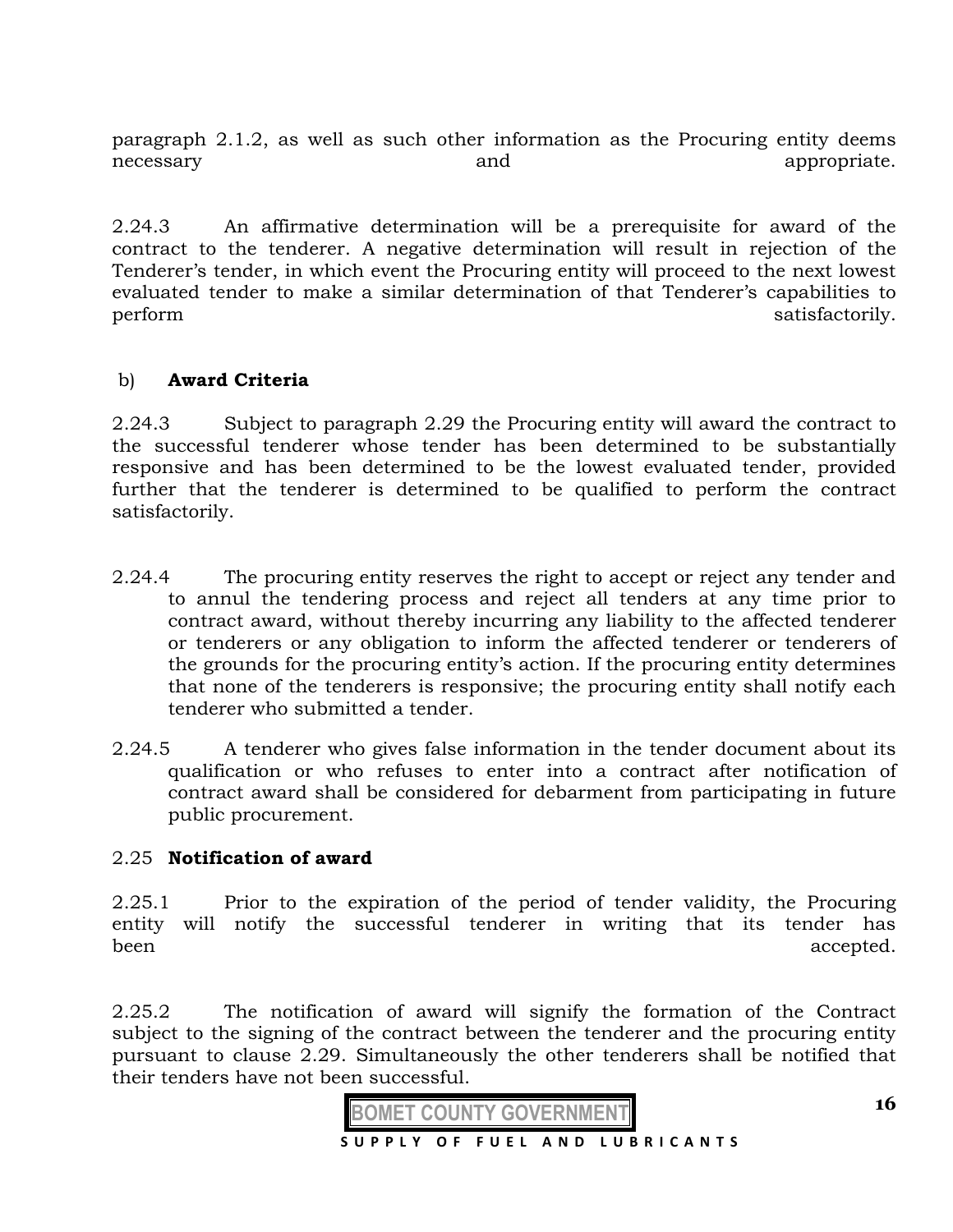2.25.3 Upon the successful Tenderer's furnishing of the performance security pursuant to paragraph 31, the Procuring entity will promptly notify each unsuccessful Tenderer and will discharge its tender security, pursuant to paragraph 2.12

# 2.26 **Signing of Contract**

2.26.1 At the same time as the Procuring entity notifies the successful tenderer that its tender has been accepted, the Procuring entity will simultaneously inform the other tenderers that their tenders have not been successful.

- 2.26.2 Within fourteen (14) days of receipt of the Contract Form, the successful tenderer shall sign and date the contract and return **it** to the Procuring entity.
- 2.26.3 The parties to the contract shall have it signed within 30 days from the date of notification of contract award unless there is an administrative review request.

# 2.27 **Performance Security**

2.27.1 Within thirty (30) days of the receipt of notification of award from the Procuring entity, the successful tenderer shall furnish the performance security in accordance with the Conditions of Contract, in the Performance Security Form provided in the tender documents, or in another form acceptable to the Procuring entity.

2.27.2 Failure of the successful tenderer to comply with the requirement of paragraph 2.29 or paragraph 2.30.1 shall constitute sufficient grounds for the annulment of the award and forfeiture of the tender security, in which event the Procuring entity may make the award to the next lowest evaluated or call for new tenders.

# 2.28 **Corrupt or Fraudulent Practices**

2.28.1 The Procuring entity requires that tenderers observe the highest standard of ethics during the procurement process and execution of contracts. A tenderer shall sign a declaration that he has not and will not be involved in corrupt or fraudulent practices.

2.28.2 The procuring entity will reject a proposal for award if it determines that the tenderer recommended for award has engaged in corrupt or fraudulent practices in competing for the contract in question;

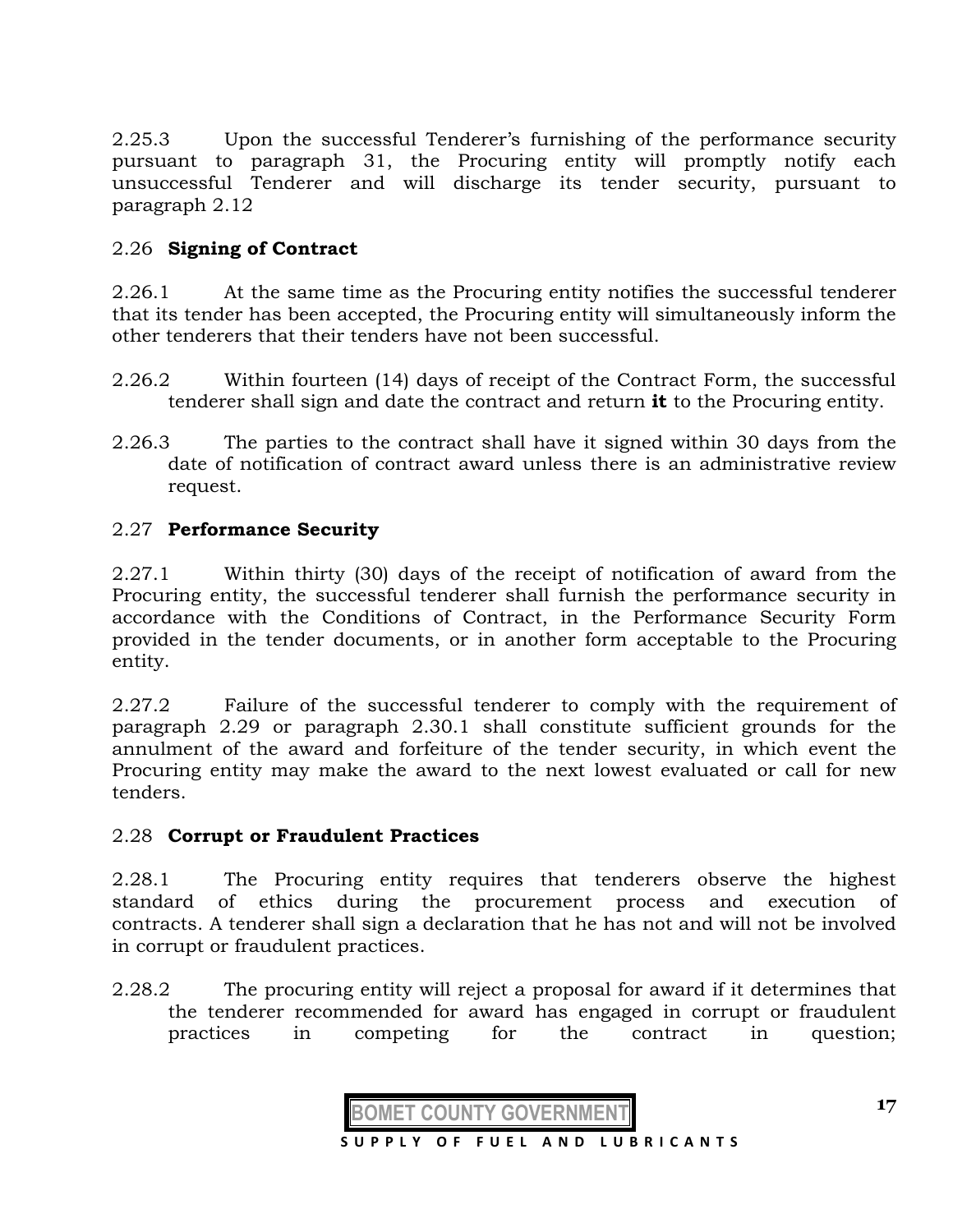2.28.3 Further, a tenderer who is found to have indulged in corrupt or fraudulent practices risks being debarred from participating in public procurement in Kenya.



**BOMET COUNTY GOVERNMEN**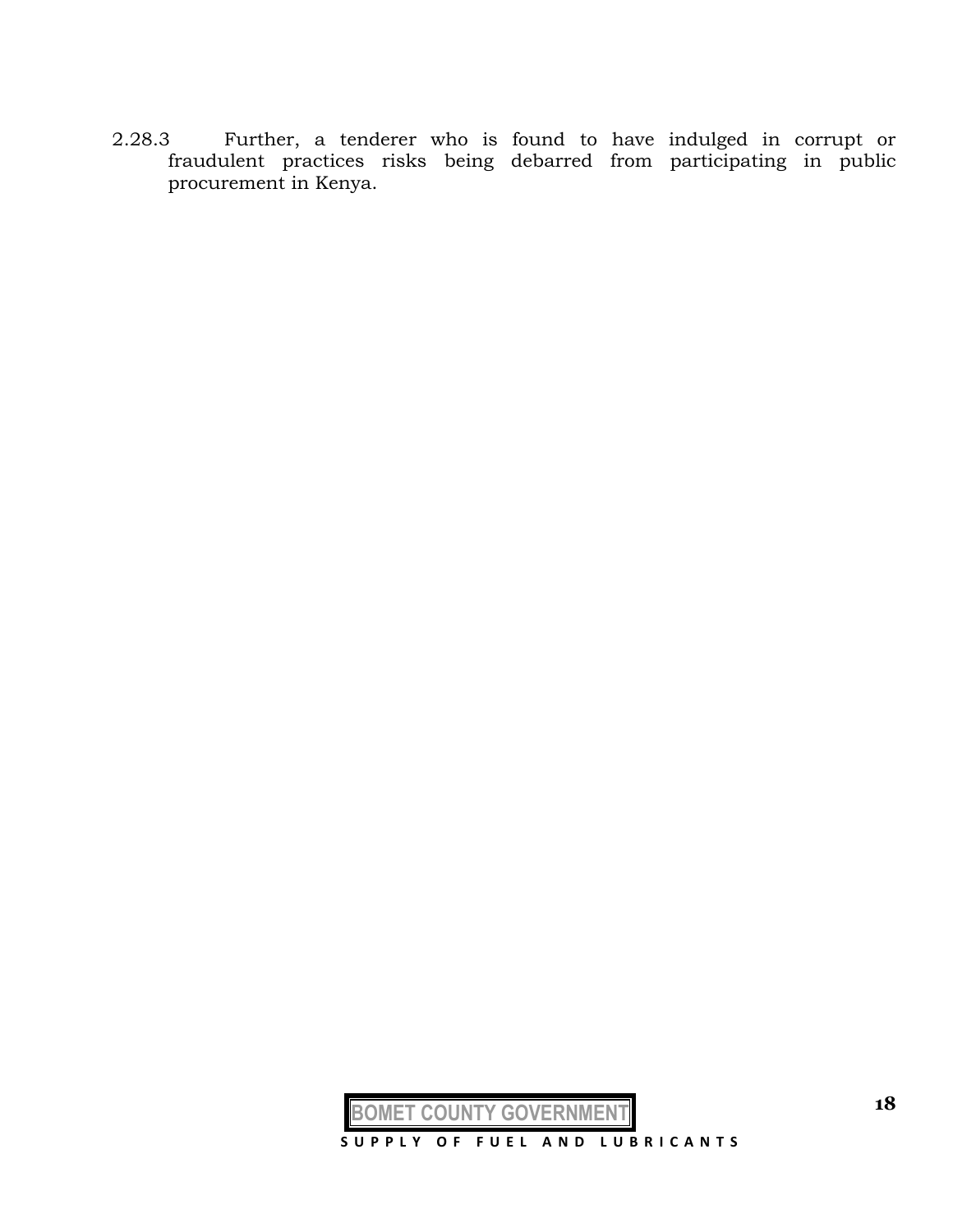# **Appendix to instructions to tenderers**

The following information for procurement of services shall complement or amend the provisions of the instructions to tenderers. Wherever there is a conflict between the provisions of the instructions to tenderers and the provisions of the appendix, the provisions of the appendix herein shall prevail over those of the instructions to tenderers

| <b>Instructions to tenderers</b> | Particulars of appendix<br>to<br>instructions to tenderers                                                |
|----------------------------------|-----------------------------------------------------------------------------------------------------------|
| 2.1                              | Particulars of eligible tenderers                                                                         |
| 2.10                             | Kenya shillings                                                                                           |
| 2.11                             | Particulars of<br>eligibility<br>and<br>qualifications<br>documents<br><sub>of</sub><br>evidence required |
| 2.12                             | None                                                                                                      |
| 2.24                             | N/A                                                                                                       |
| 2.30                             | N/A                                                                                                       |
| Other's as necessary             | Complete as necessary                                                                                     |

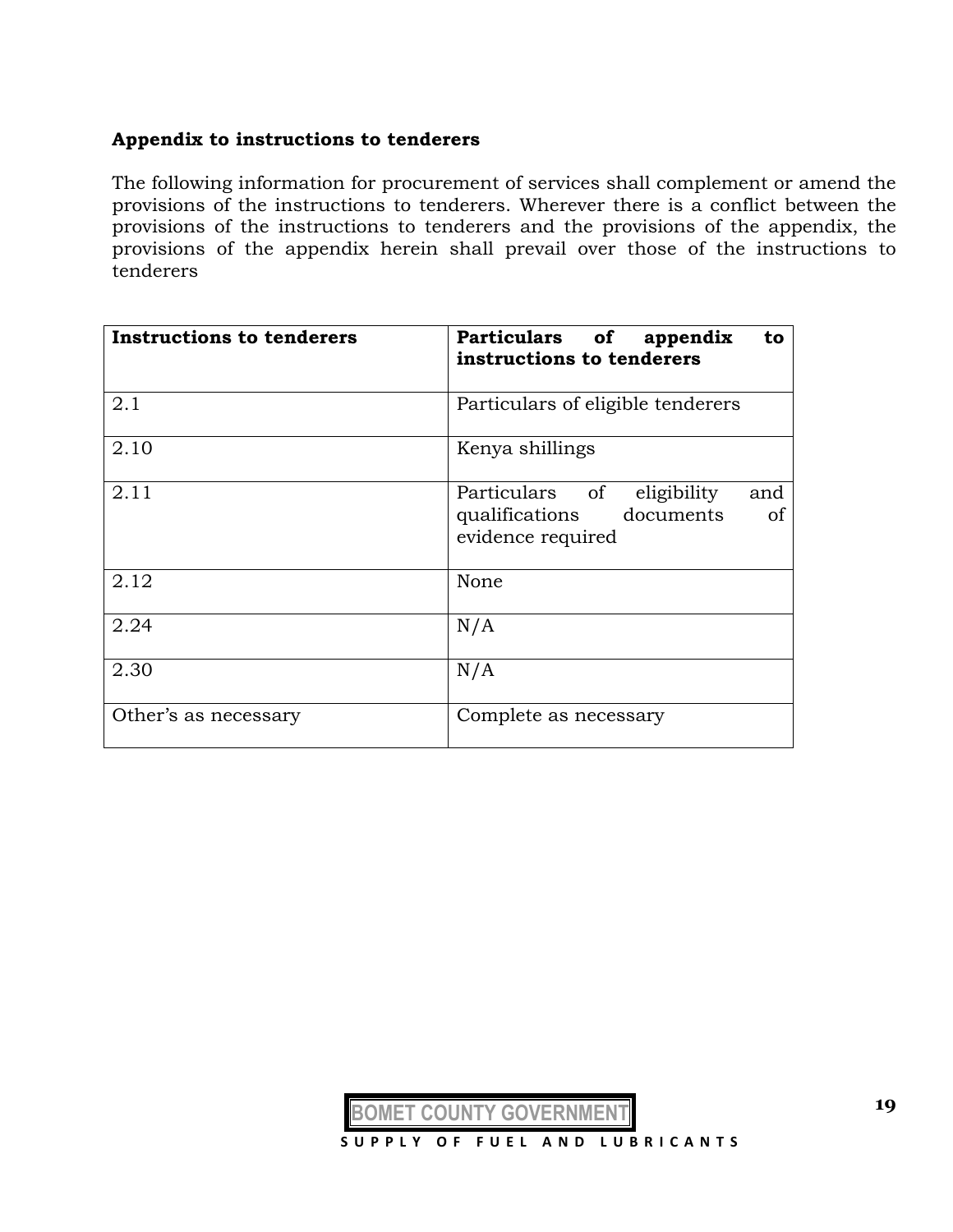#### **SECTION III GENERAL CONDITIONS OF CONTRACT**

#### **TABLE OF CONTENTS Page**

- 3.1 Definitions
- 3.2 Application
- 3.3 Standards
- 3.4 Use of contract documents and information
- 3.5 Patent Rights
- 3.6 Performance security
- 3.7 Inspections and tests
- 3.8 Payment
- 3.9 Prices
- 3.10 Assignment
- 3.11 Termination for default
- 3.12 Termination for insolvency
- 3.13 Termination for convenience
- 3.14 Resolution of disputes
- 3.15 Governing language
- 3.16 Force majeure
- 3.17 Applicable law
- 3.18 Notices

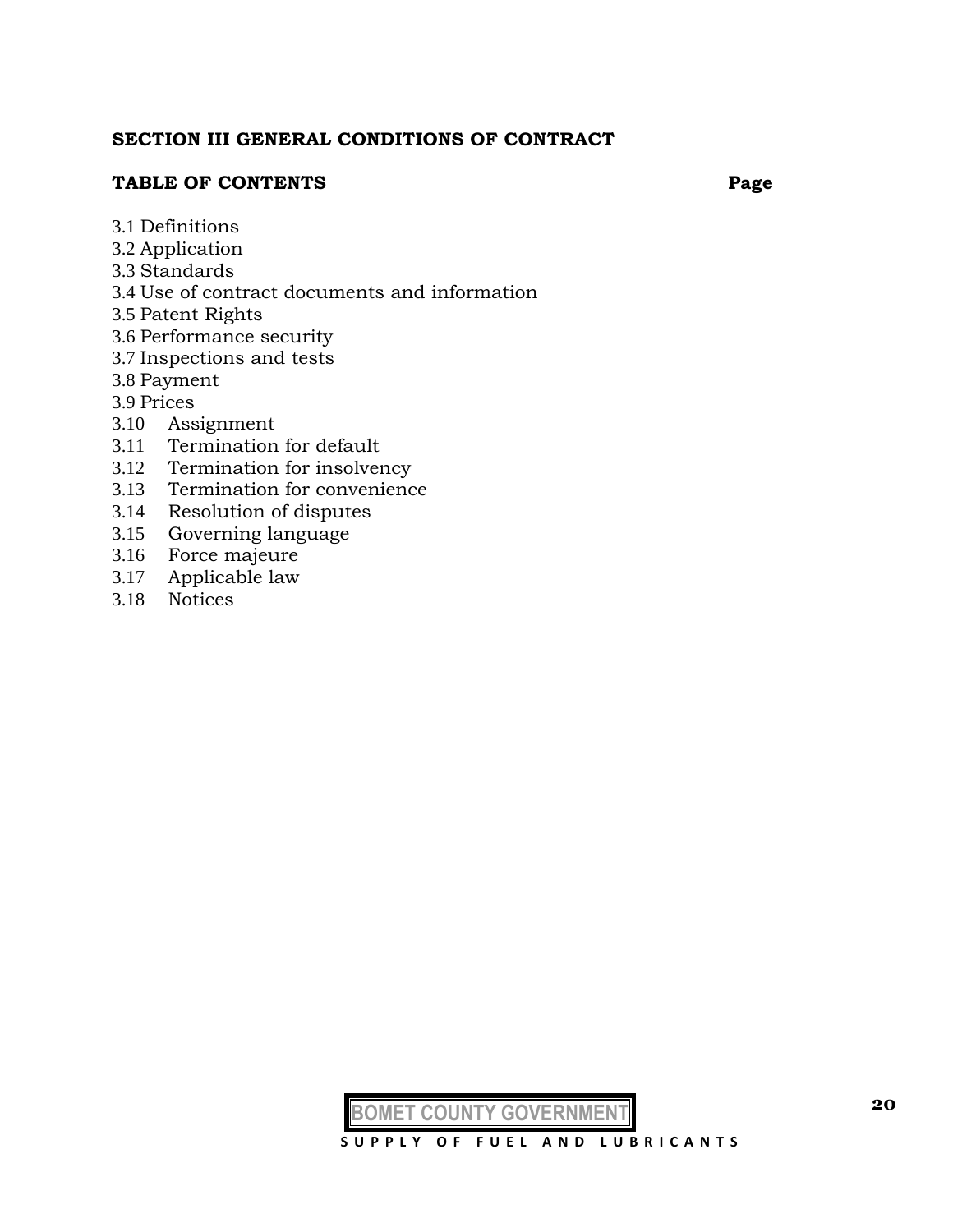# **SECTION III GENERAL CONDITIONS OF CONTRACT**

# 3.1 **Definitions**

In this contract the following terms shall be interpreted as indicated:

- a) "The contract" means the agreement entered into between the Procuring entity and the tenderer as recorded in the Contract Form signed by the parties, including all attachments and appendices thereto and all documents incorporated by reference therein.
- b) "The Contract Price" means the price payable to the tenderer under the Contract for the full and proper performance of its contractual obligations.
- c) "The services" means services to be provided by the contractor including materials and incidentals which the tenderer is required to provide to the Procuring entity under the Contract.
- d) "The Procuring entity" means the organization sourcing for the services under this Contract.
- e) "The contractor means the individual or firm providing the services under this Contract.
- f) "GCC" means general conditions of contract contained in this section
- g) "SCC" means the special conditions of contract
- h) "Day" means calendar day

# 3.2 **Application**

These General Conditions shall apply to the extent that they are not superceded by provisions of other part of contract.

# 3.3 **Standards**

3.3.1 The services provided under this Contract shall conform to the 7 standards mentioned in the Schedule of requirements

# 3.5 **Patent Right's**

The tenderer shall indemnify the Procuring entity against all third-party claims of

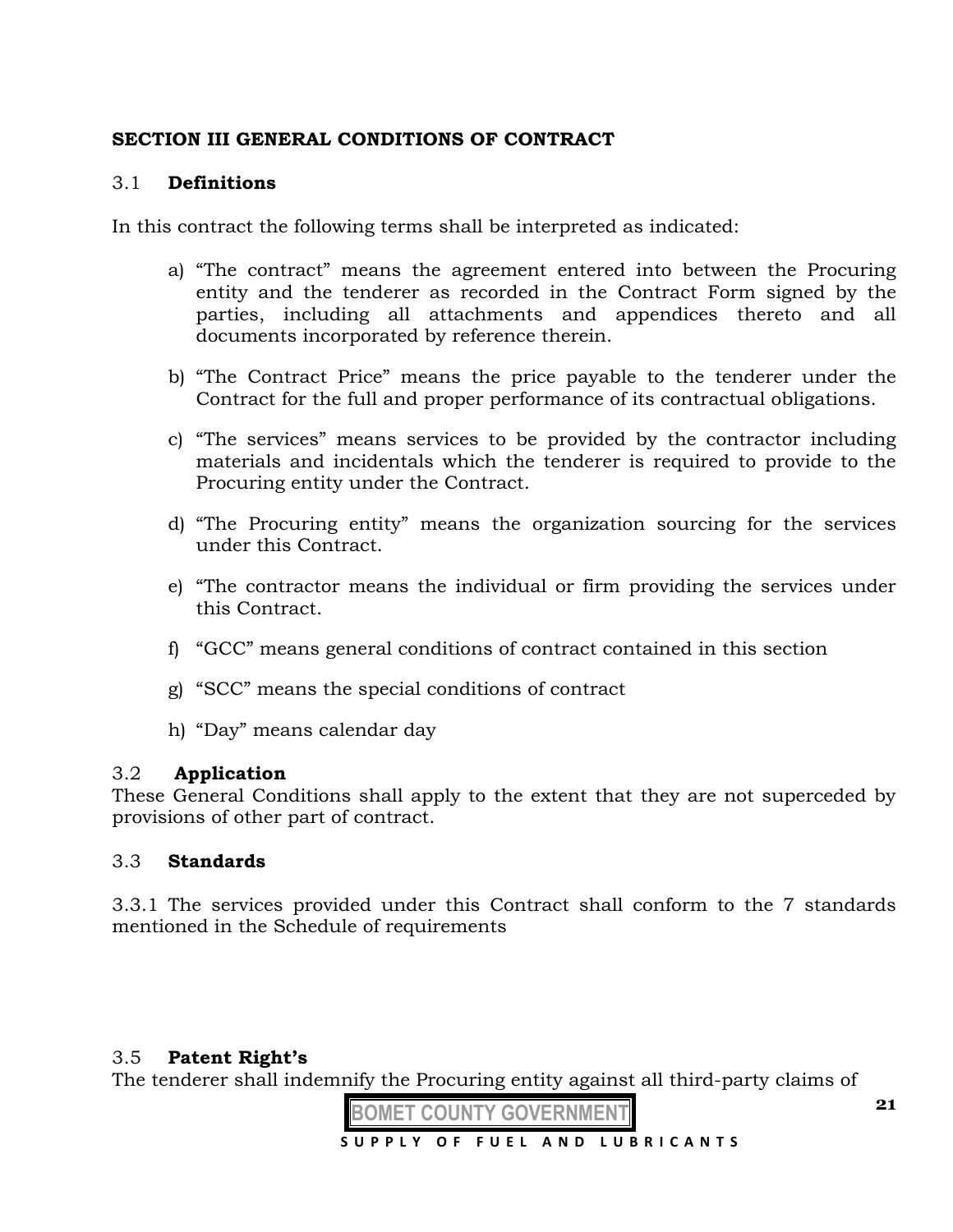infringement of patent, trademark, or industrial design tights arising from use of the services under the contract or any part thereof .

# 3.6 **Performance Security**

Within twenty eight (28) days of receipt of the notification of Contract award, the successful tenderer shall furnish to the Procuring entity the performance security where applicable in the amount specified in Special Conditions of Contract.

3.6.2 The proceeds of the performance security shall be payable to the Procuring entity as compensation for any loss resulting from the Tenderer's failure to complete its obligations under the Contract.

3.6.3 The performance security shall be denominated in the currency of the Contract, or in a freely convertible currency acceptable to the Procuring entity and shall be in the form of :

- a) Cash.
- b) A bank guarantee.
- c) Such insurance guarantee approved by the Authority.
- d) Letter of credit.

3.6.4 The performance security will be discharged by the procuring entity and returned to the candidate not later than thirty (30) days following the date of completion of the tenderer's performance of obligations under the contract, including any warranty obligations under the contract.

#### **3.7 Inspections and Tests**

3.7.1 The Procuring entity or its representative shall have the right to inspect and/or to test the services to confirm their conformity to the Contract specifications. The Procuring entity shall notify the tenderer in writing, in a timely manner, of the identity of any representatives retained for these purposes.

3.7.2 The inspections and tests may be conducted on the premises of the tenderer or its subcontractor(s). If conducted on the premises of the tenderer or its subcontractor(s), all reasonable facilities and assistance, including access to drawings and production data, shall be furnished to the inspectors at no charge to the Procuring entity.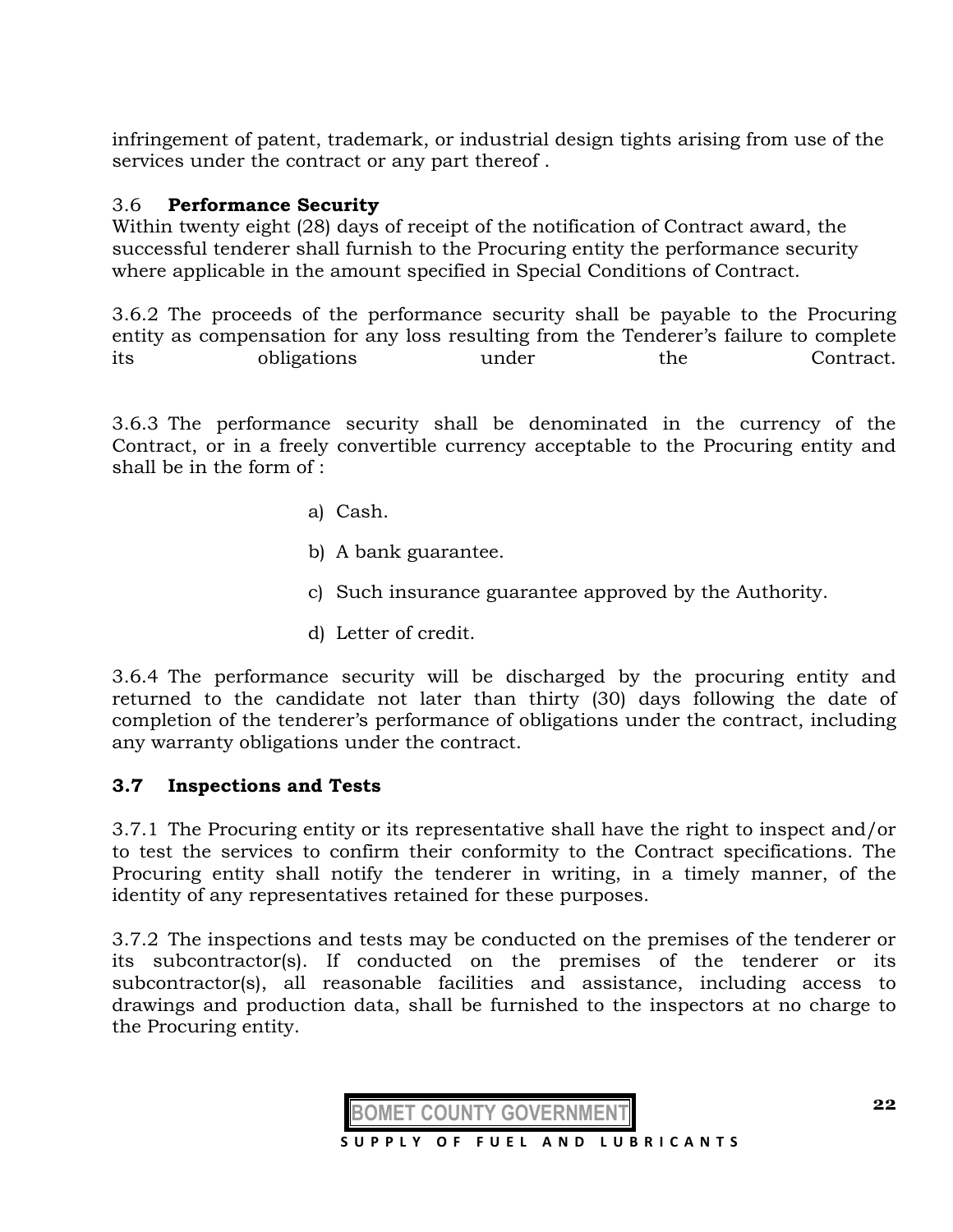3.7.3 Should any inspected or tested services fail to conform to the Specifications, the Procuring entity may reject the services, and the tenderer shall either replace the rejected services or make alterations necessary to meet specification requirements free of cost to the Procuring entity.

3.7.4 Nothing in paragraph 3.7 shall in any way release the tenderer from any warranty or other obligations under this Contract.

# 3.8 **Payment**

3.8.1 The method and conditions of payment to be made to the tenderer under this Contract shall be specified in SCC

# 3.9 **Prices**

Prices charged by the contractor for services performed under the Contract shall not, with the exception of any Price adjustments authorized in SCC , vary from the prices by the tenderer in its tender or in the procuring entity's request for tender validity extension as the case may be. No variation in or modification to the terms of the contract shall be made except by written amendment signed by the parties.

# 3.10 **Assignment**

The tenderer shall not assign, in whole or in part, its obligations to perform under this contract, except with the procuring entity's prior written consent.

# **3.10 Termination for Default**

The Procuring entity may, without prejudice to any other remedy for breach of Contract, by written notice of default sent to the tenderer, terminate this Contract in whole or in part:

- a) if the tenderer fails to provide any or all of the services within the period(s) specified in the Contract, or within any extension thereof granted by the Procuring entity.
- b) if the tenderer fails to perform any other obligation(s) under the Contract.
- c) if the tenderer, in the judgment of the Procuring entity has engaged in corrupt or fraudulent practices in competing for or in executing the Contract.

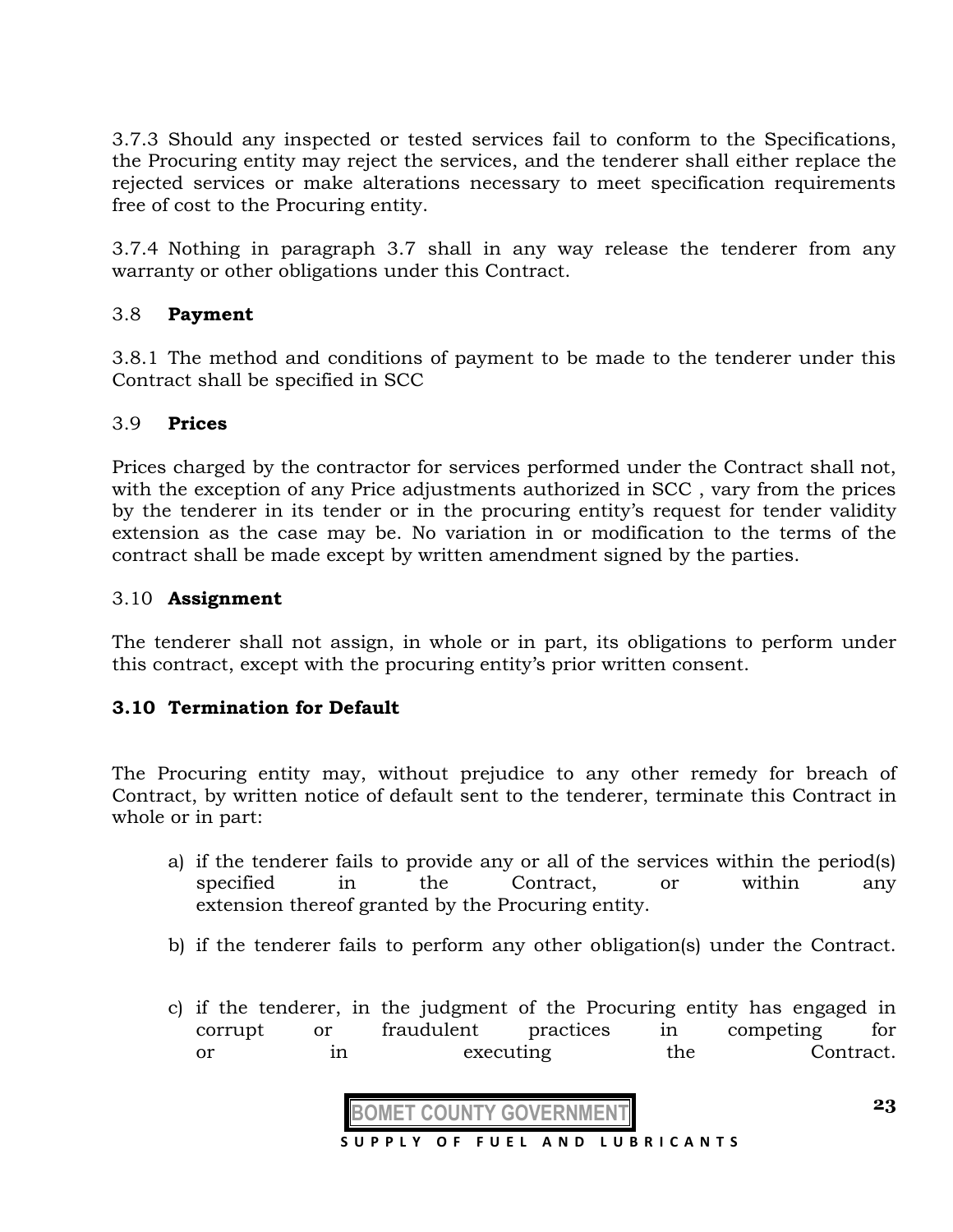In the event the Procuring entity terminates the Contract in whole or in part, it may procure, upon such terms and in such manner as it deems appropriate, services similar to those undelivered, and the tenderer shall be liable to the Procuring entity for any excess costs for such similar services.

# **3.12 Termination of insolvency**

The procuring entity may at the any time terminate the contract by giving written notice to the contractor if the contractor becomes bankrupt or otherwise insolvent. In this event, termination will be without compensation to the contractor, provided that such termination will not produce or affect any right of action or remedy, which has accrued or will accrue thereafter to the procuring entity.

#### **3.13 Termination for convenience**

3.13.1 The procuring entity by written notice sent to the contractor may terminate the contract in whole or in part, at any time for its convenience. The notice of termination shall specify that the termination is for the procuring entity convenience, the extent to which performance of the contractor of the contract is terminated and the date on which such termination becomes effective.

3.13.2 For the remaining part of the contract after termination the procuring entity may elect to cancel the services and pay to the contractor on agreed amount for partially completed services.

# **3.14 Resolution of disputes**

The procuring entity's and the contractor shall make every effort to resolve amicably by direct informal negotiations any disagreement or dispute arising between them under or in connection with the contract.

If after thirty (30) days from the commencement of such informal negotiations both parties have been unable to resolve amicably a contract dispute either party may require that the dispute be referred for resolution to the formal mechanisms specified in the SCC.

#### **3.15 Governing Language**

The contract shall be written in the English language. All correspondence and other documents pertaining to the contract, which are exchanged by the parties, shall be written in the same language.

#### **3.16 Force Majeure**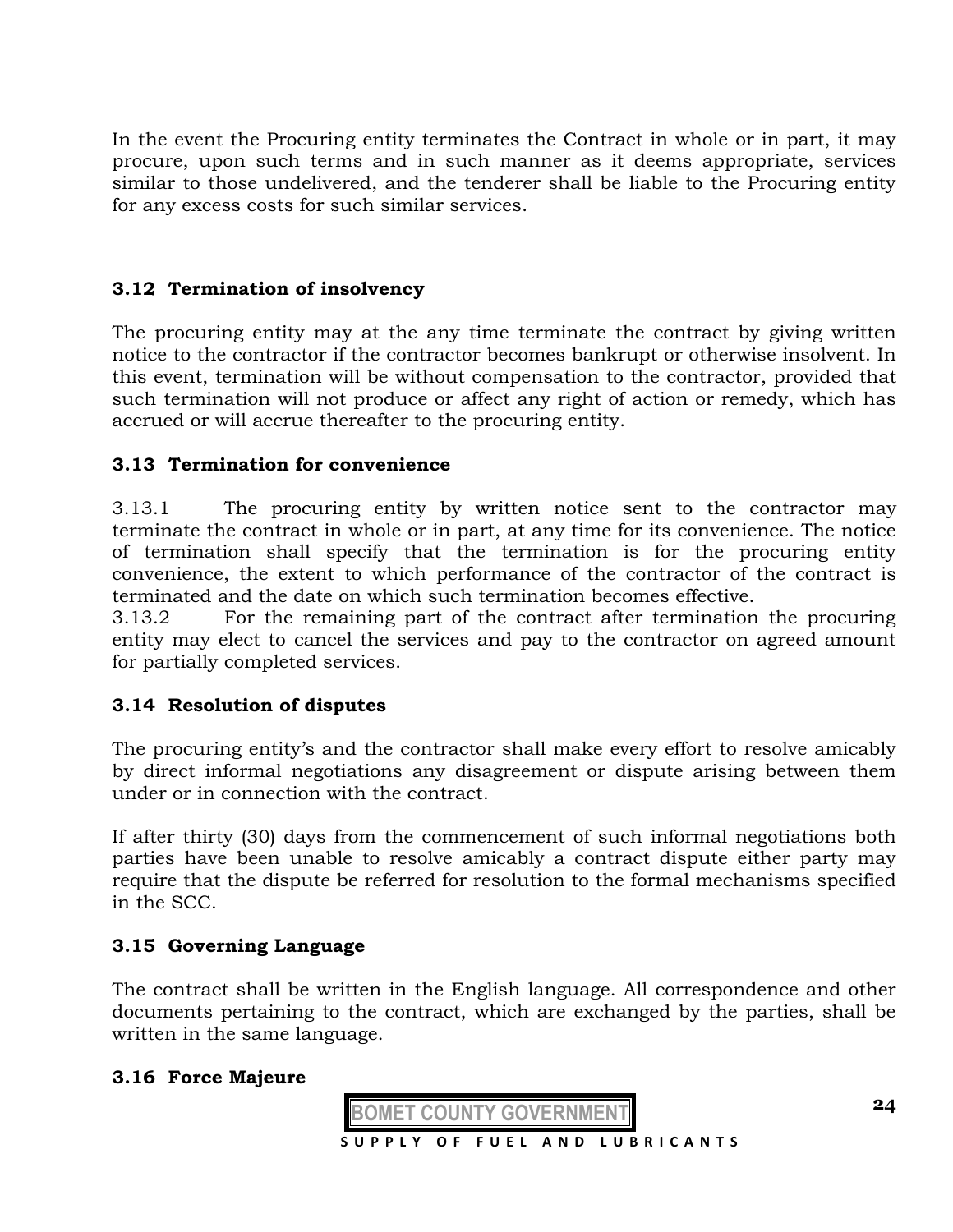The contractor shall not be liable *for* forfeiture of its performance security, or termination for default if and to the extent that its delay in performance or other failure to perform its obligations under the Contract is the result of an event of Force Majeure.

### **3.17 Applicable Law.**

The contract shall be interpreted in accordance with the laws of Kenya unless otherwise specified in the SCC

#### **3.18 Notices**

Any notices given by one party to the other pursuant to this contract shall be sent to the other party by post or by fax or E-mail and confirmed in writing to the other party's address specified in the SCC

A notice shall be effective when delivered or on the notices effective date, whichever is later.

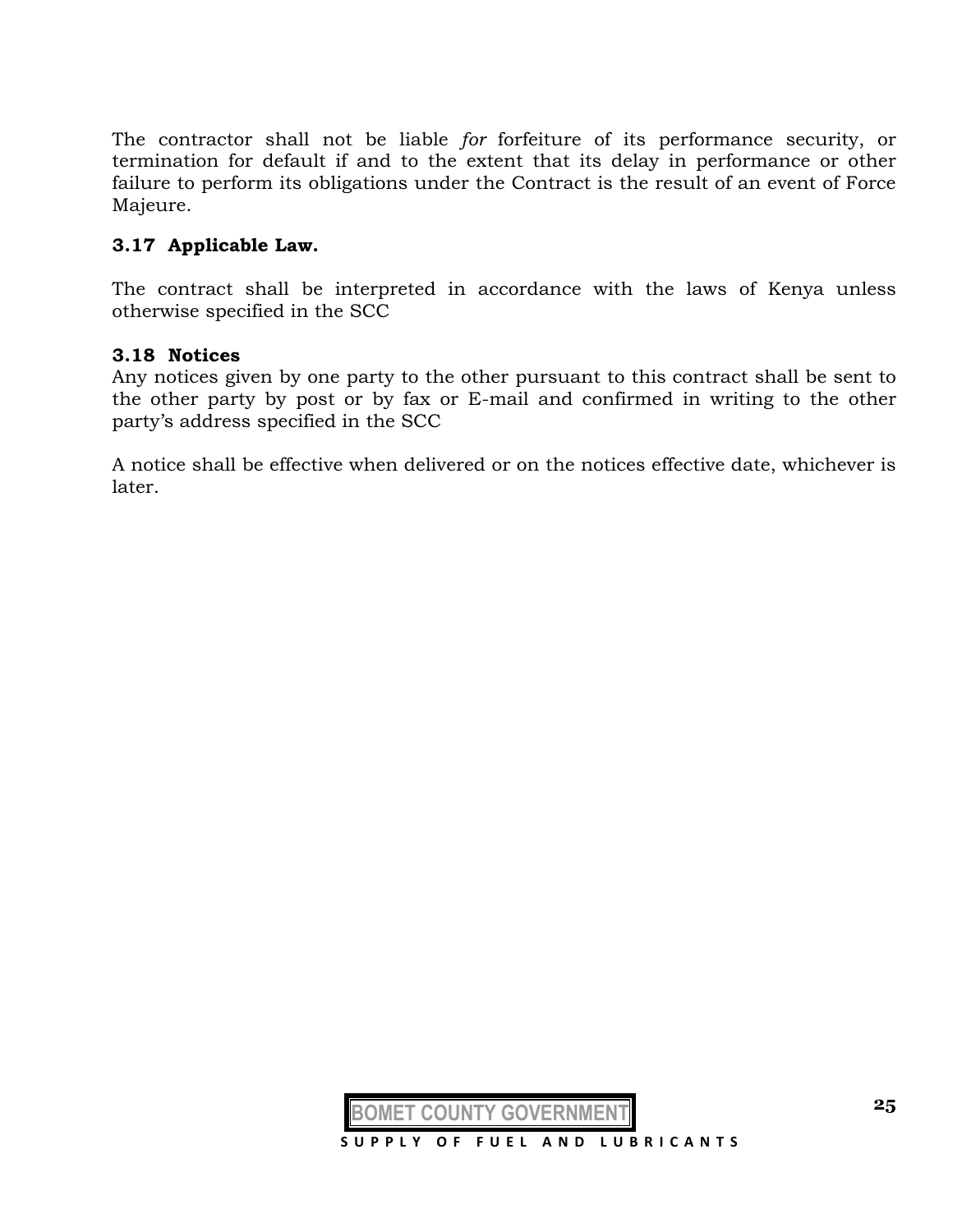#### **SECTION IV SPECIAL CONDITIONS OF CONTRACT**

4.1 Special conditions of contract shall supplement the general conditions of contract, wherever there is a conflict between the GCC and the SCC, the provisions of the SCC herein shall prevail over those in the GCC.

4.2 Special conditions of contract with reference to the general conditions of contract.

| conditions<br>General<br>of<br>contract reference | Special conditions of contract                            |  |  |
|---------------------------------------------------|-----------------------------------------------------------|--|--|
| 3.6                                               | None                                                      |  |  |
| 3.8                                               | Specify method and conditions<br>of performance           |  |  |
| 3.9                                               | Within variation range                                    |  |  |
| 23.14                                             | Amicably or Arbitration                                   |  |  |
| 3.17                                              | Laws of Kenya                                             |  |  |
| 3.18                                              | County Government of Bomet.<br>P.o Box 19-20400<br>Bomet. |  |  |
| Other's as necessary                              | Complete as necessary                                     |  |  |

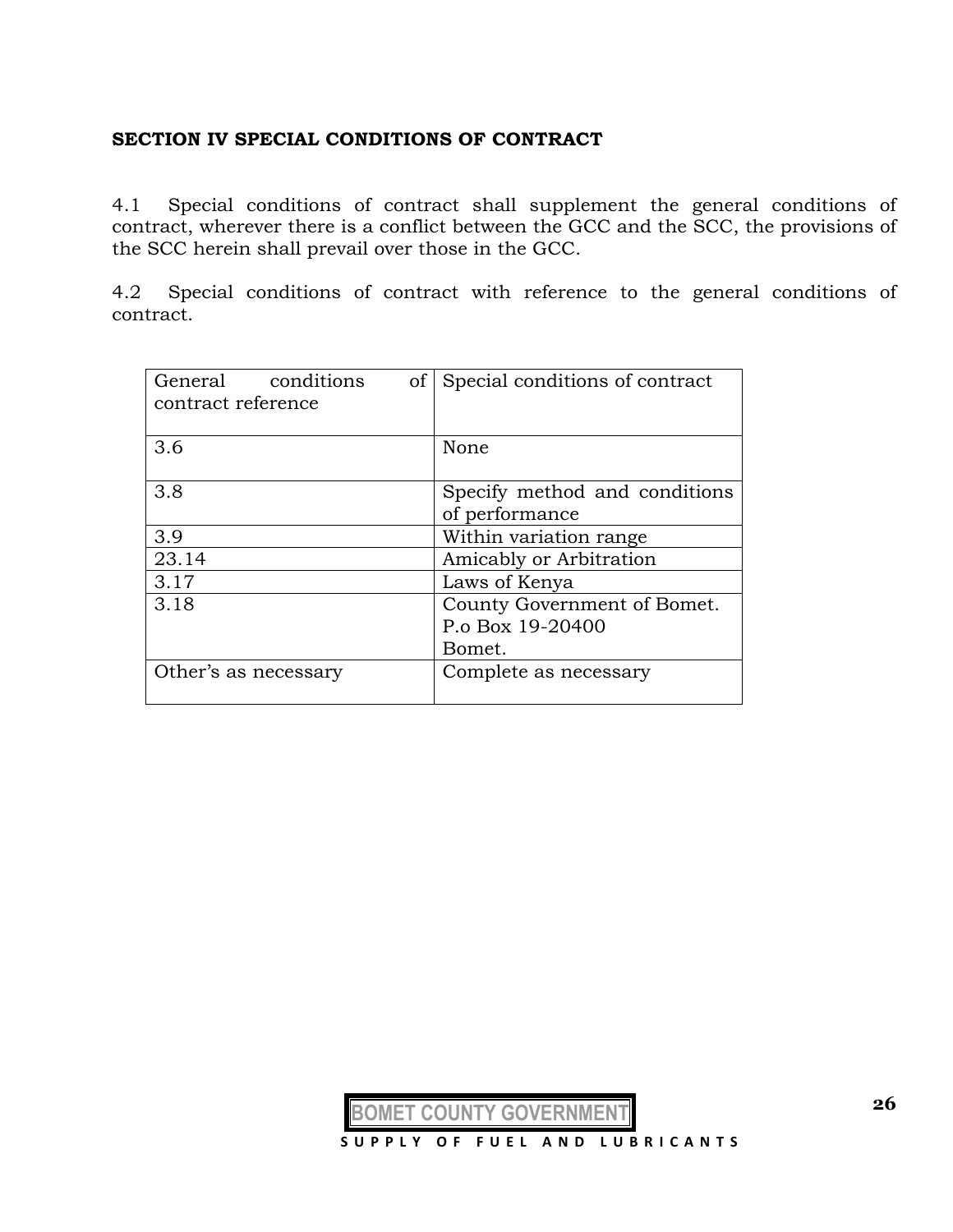# **SECTION V – SCHEDULE OF REQUIREMENTS**

This part will include any deliverables under the service contract:

### **Mandatory Requirements**

Interested bidders should note that only those meeting the criteria indicated below as a minimum supported by the relevant documents at submission will be considered for further evaluation:

- i. Provide **certified copies** of their Certificate of Registration or Incorporation
- ii. Meet Statutory requirements including Tax Compliance, VAT Registration, PIN Certificate
- iii. Submit a completed company's profile using the Confidential Business Questionnaire provided in the tender document.
- iv. **Certified copies** of their audited financial accounts for the **immediate** past three (3) years.

# **Evaluation criteria**

The received tenders will be evaluated in three stages as detailed below:

Stage 1: Compliance with Mandatory Requirements Stage 2: Compliance with Technical Requirements on Capacity to Deliver the project Stage 3: Financial Evaluation

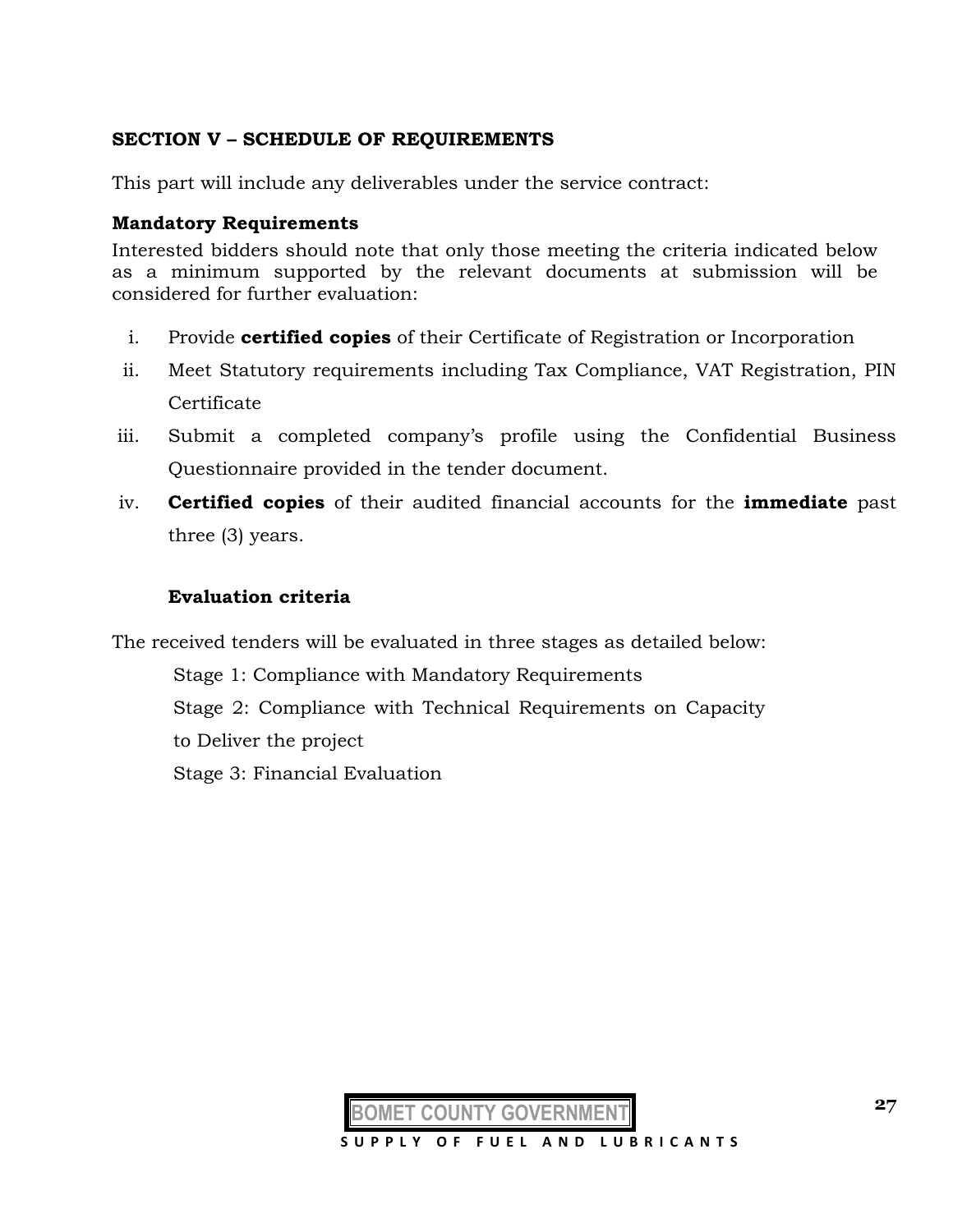#### **Summary**

| <b>Type</b> | <b>Scope</b> | <b>Scores</b><br>(%) | <b>Overall Compliance</b>           |
|-------------|--------------|----------------------|-------------------------------------|
|             |              | Weight               |                                     |
| Preliminary | Compliance   | Pass                 | or   Bidders who do not comply with |
| evaluation  | evaluation:  | Fail                 | the mandatory requirements will     |
|             |              |                      | be eliminated at this stage         |
| Technical   | Technical    | 70%                  | Bidders will move to financial      |
| evaluation  |              |                      | stage after attaining a score of    |
|             |              |                      | 50% (35/70)                         |
| Financial   | Financials   | 30%                  |                                     |
| evaluation  |              |                      |                                     |
| Total       |              | 100%                 |                                     |

# **STAGE 1: MANDATORY REQUIREMENTS (MR)**

The following mandatory requirements must be met notwithstanding other requirements in the document

Evaluation criteria

| No              | Requirements                                                                                                                                                                                            | Tenderer's<br><b>Response</b> |
|-----------------|---------------------------------------------------------------------------------------------------------------------------------------------------------------------------------------------------------|-------------------------------|
| MR 1            | Provide certified copies of their Certificate of Registration<br>or Incorporation                                                                                                                       |                               |
| MR <sub>2</sub> | Provide copy of the company's current Certificate of Tax<br>Compliance issued by Kenya Revenue Authority (KRA)<br>Valid at least up to the date of tender opening, VAT<br>Registration, PIN Certificate |                               |
| MR <sub>3</sub> | Submit a completed company's profile using<br>the<br>Confidential Business Questionnaire provided in this<br>tender document.                                                                           |                               |
| MR4             | Provide copies of audited accounts for the company for<br>the immediate past three (3) years.                                                                                                           |                               |

Bidders complying with ALL the above requirements will proceed to the second stage of technical evaluation.

**BOMET COUNTY GOVERNMENT**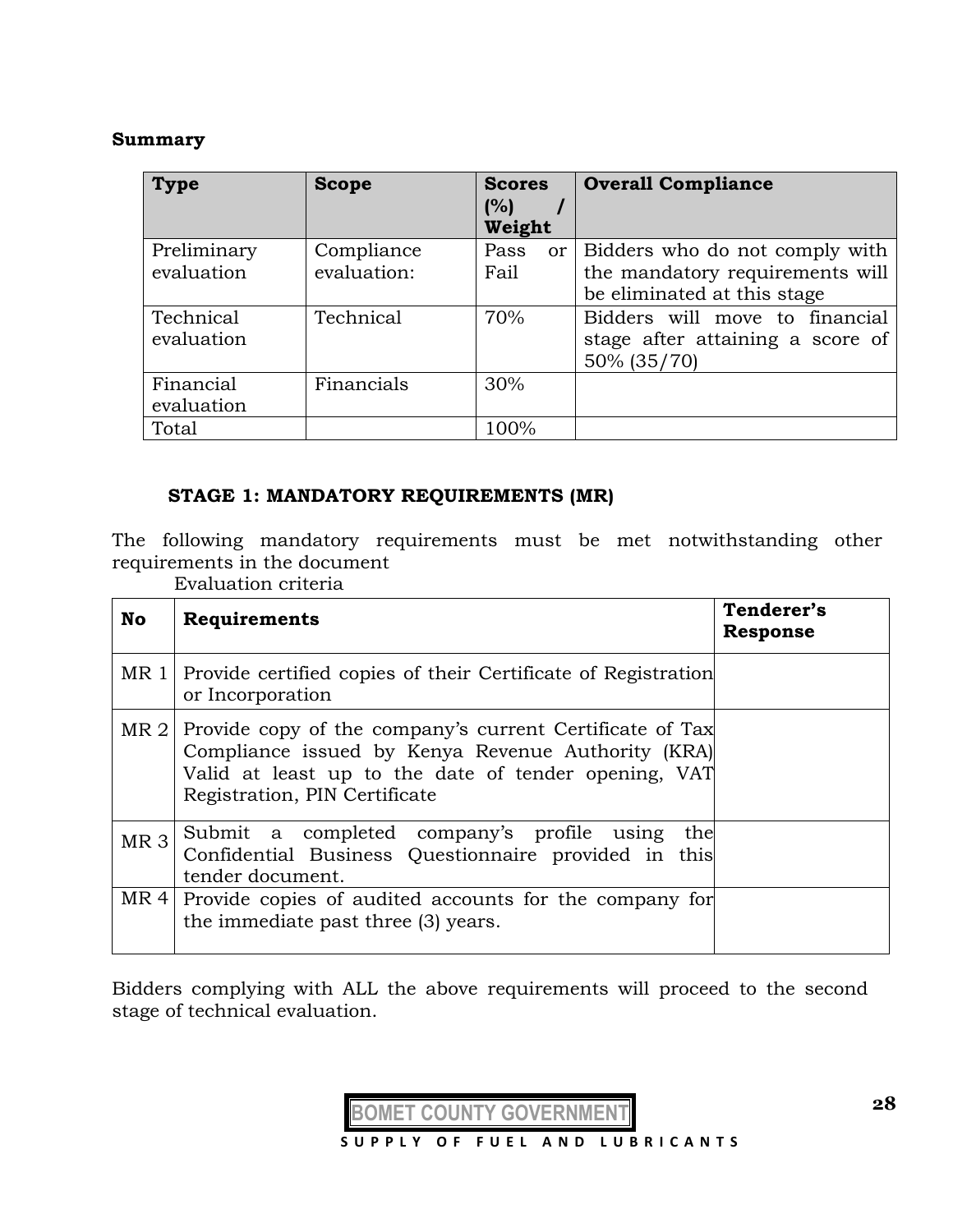# **STAGE 2: TECHNICAL EVALUATION ON CAPACITY TO DELIVER**

Tenderers meeting all the mandatory requirements in stage one will have their bids subjected to the Technical Evaluation on capacity to deliver the services based on technical parameters given in the table below:

# **EVALUATION MATRIX Technical Evaluation**

All the bids admitted at the mandatory evaluation stage shall be subjected to a technical evaluation based on the requirements listed below. The technical evaluation is out of 100% with a pass mark of 70%.

|                | <b>Evaluation requirement</b>                                                                                                               | <b>Evaluation</b><br>parameters                                                               | Weighted<br>$\frac{0}{0}$ | <b>Maximum</b><br>score |
|----------------|---------------------------------------------------------------------------------------------------------------------------------------------|-----------------------------------------------------------------------------------------------|---------------------------|-------------------------|
|                | <b>Mandatory requirements</b>                                                                                                               | <b>Full submission</b>                                                                        |                           |                         |
|                | Framework contract submission form                                                                                                          | Mandatory                                                                                     |                           |                         |
|                | Duly completed business questionnaire                                                                                                       | Mandatory                                                                                     |                           |                         |
|                | Tax compliance certificate                                                                                                                  | Mandatory                                                                                     |                           |                         |
|                | Sworn statements                                                                                                                            | Mandatory                                                                                     |                           |                         |
|                | Certificate of registration/incorporation                                                                                                   | Mandatory                                                                                     |                           |                         |
| $\overline{2}$ | Last Two years Audited accounts or six (6)<br>months current bank statements                                                                | Mandatory                                                                                     |                           | 20                      |
| 3              | Business volume and financial soundness(Per<br>year)                                                                                        | Over kshs 2M Over<br>kshs 1M Below kshs<br>1M but above kshs<br>500,000 Below kshs<br>500,000 | 20 15 10 5                | 20                      |
| $\overline{4}$ | Period you have been in Business (attach copy<br>of certificate of business<br>registration/incorporation)                                  | At least 2 years in<br>business                                                               | 10                        | 10                      |
| 5              | Evidence of Physical Address & Premises.<br>Attach Utility Bills e.g. water bills, electricity<br>bills etc or tenancy agreements           | Mandatory                                                                                     |                           | 10                      |
| 6(a)           | Supplier relevance and experience                                                                                                           | 4 LPOs 3LPOs                                                                                  | 20 15                     | 20                      |
|                | Demonstration of dealing in the category of<br>goods and service tendered for by submitting<br>copies of Local Purchase Order/Service Order | 2LPO <sub>s</sub> 1LPO                                                                        | 10 <sub>5</sub>           |                         |

**BOMET COUNTY GOVERNMENT**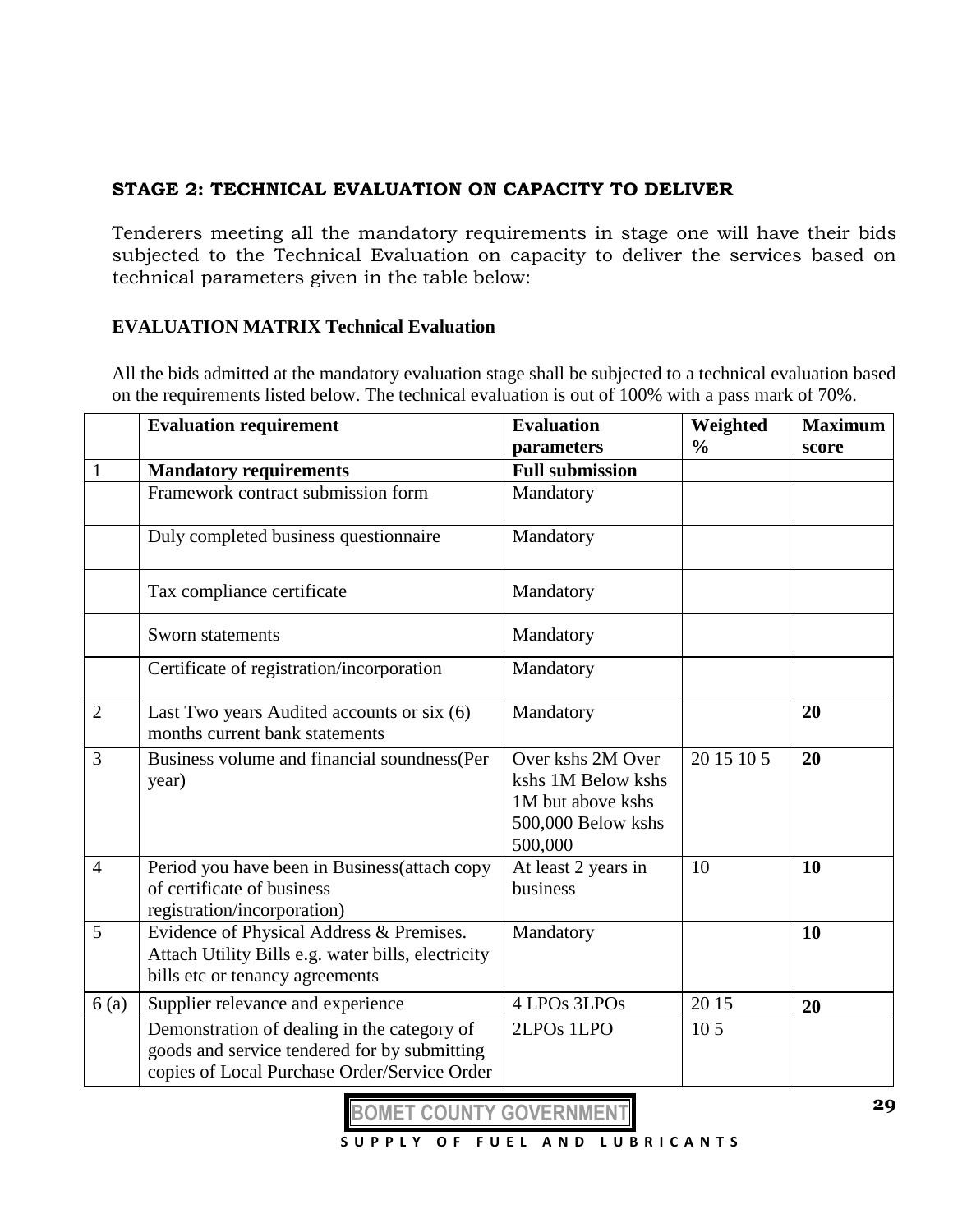|      | or contract                                                                                                                                            |                                                  |          |    |
|------|--------------------------------------------------------------------------------------------------------------------------------------------------------|--------------------------------------------------|----------|----|
| (b)  | Relevant qualification and experience of<br>supervisory key personnel (Consultancy<br>Services Only)                                                   | Over 4 staff 3 staff 2<br>staff                  | 20 15 10 | 20 |
|      | Five (5) corporate Clients reference letters in<br>their letterheads                                                                                   | Full submission                                  |          | 20 |
| 8(a) | Declaration that you are not insolvent, in<br>receivership, bankrupt or in the process of<br>being wound up and is not subject to legal<br>proceedings | Full submission in<br>your company<br>letterhead | 5        | 5  |
| (b)  | Declaration of conflict of interest.                                                                                                                   | Full submission in<br>your company<br>letterhead | 5        | 5  |

The bidder achieving the highest combined technical score will be awarded the contract for the **Supply of fuel and lubricants.**

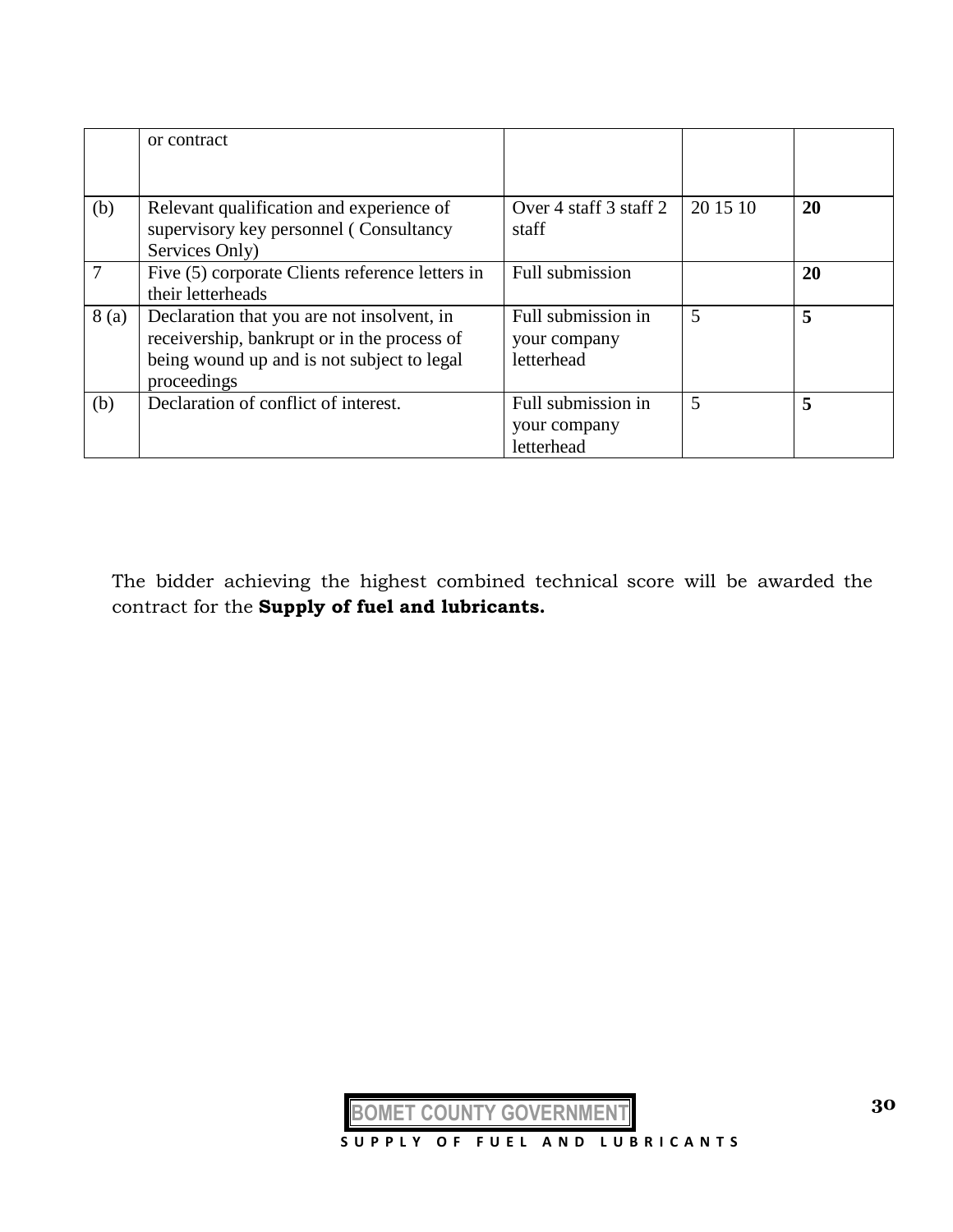#### **PRICING SCHEDULE**

| S/No           | Description    | <b>QTY</b>     | <b>Current Unit</b><br><b>Price</b> | <b>Total Cost</b> |
|----------------|----------------|----------------|-------------------------------------|-------------------|
| $\mathbf{1}$   | Diesel         | $1$ ltr        |                                     |                   |
| $\overline{2}$ | Super petrol   | 1 <sup>1</sup> |                                     |                   |
| 3              | Reqular petrol | 1 <sup>1</sup> |                                     |                   |
| $\overline{4}$ | Lubricants     | 1 <sup>1</sup> |                                     |                   |

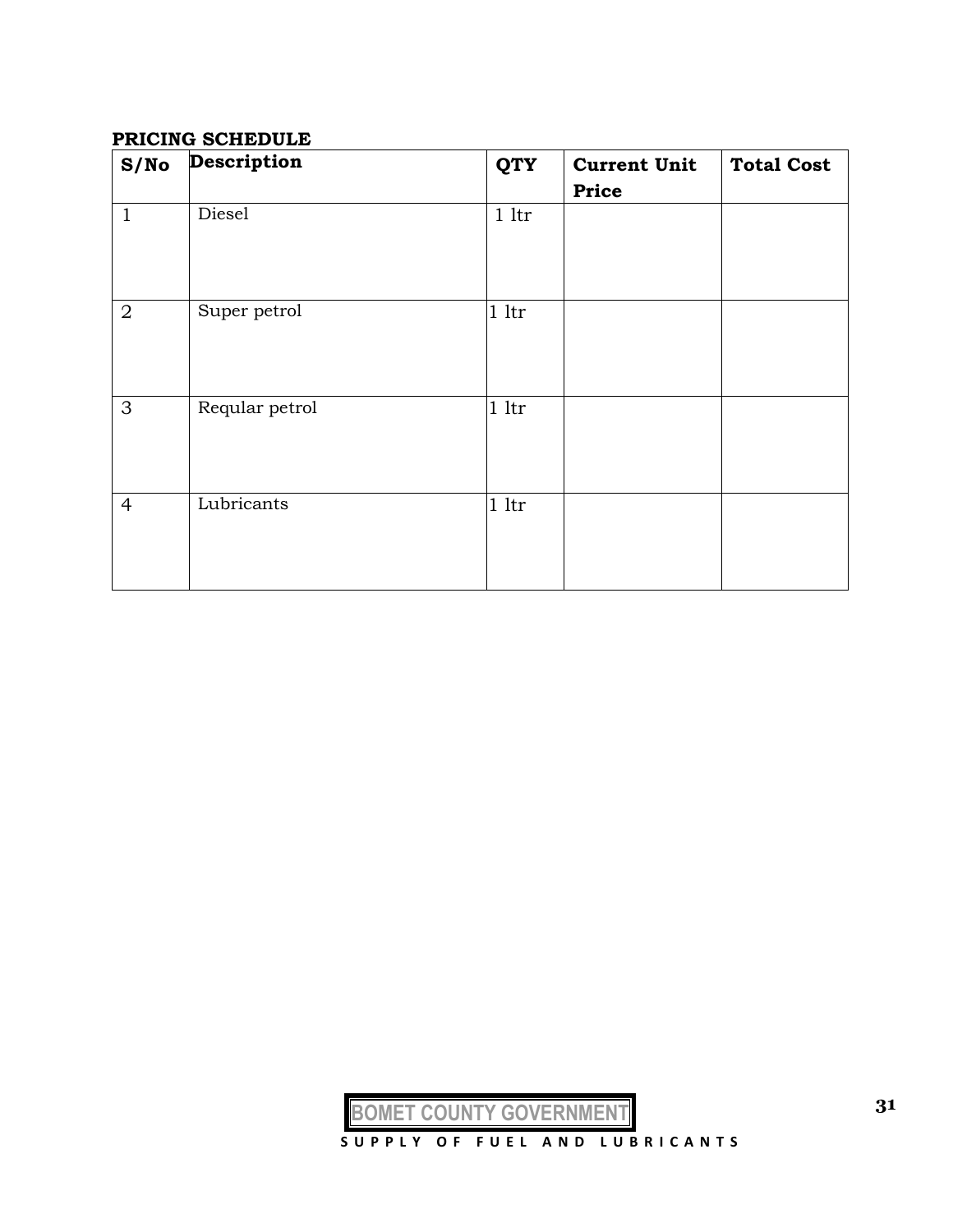# **SECTION VI - STANDARD FORMS**

- 1. Form of tender
- 2. Price schedules
- 3. Contract form
- 4. Confidential Questionnaire form
- 5. Tender security form
- 6. Performance security form
- 7. Bank guarantee for advance payment
- 8. Declaration form

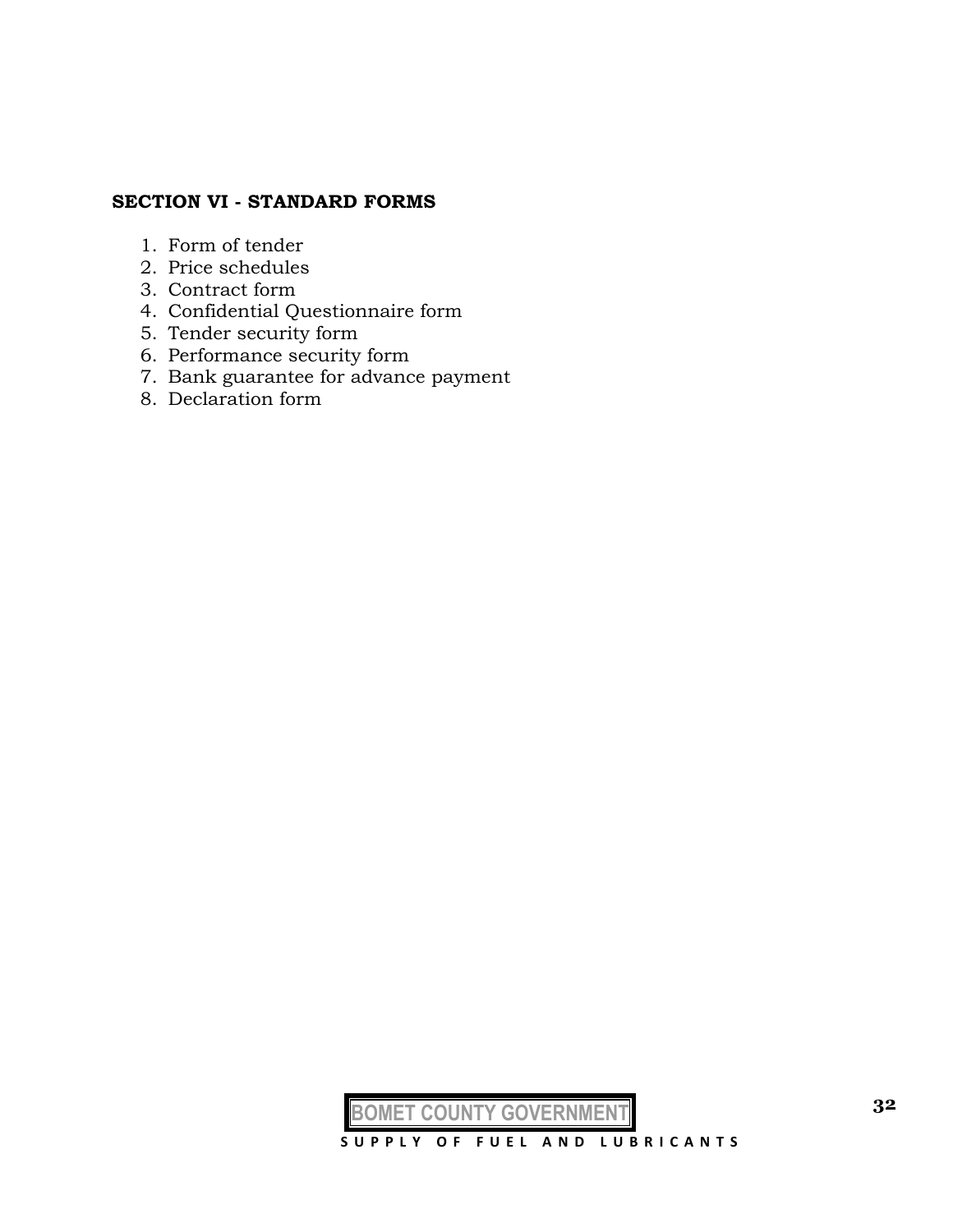#### **FORM OF TENDER**

Date  $\qquad \qquad \qquad \qquad$ Tender No.\_\_\_\_\_\_\_\_\_\_\_\_\_\_\_\_\_\_\_\_\_\_\_

To……………………..

……………………………………

[Name and address of procuring entity]

Gentlemen and/or Ladies:

- 1. Having examined the tender documents including Addenda Nos.. *compared insert insert numbers, numbers,* the of which is hereby duly acknowledged, wed, the undersigned, offer to provide. *[description of services]*  in conformity with the said tender documents for the sum of . *[total tender amount in words and figures]*  or such other sums as may be ascertained in accordance with the Schedule of Prices attached herewith and made part of this Tender.
- 2. We undertake, if our Tender is accepted, to provide the services in accordance with the services schedule specified in the Schedule of Requirements.
- 3. If our Tender is accepted, we will obtain the tender guarantee in a sum equivalent to **percent of the Contract Price for the due performance of the** Contract, in the form prescribed by (Procuring entity).
- 4. We agree to abide by this Tender for a period of *[number]* days from the date fixed for tender opening of the Instructions to tenderers, and it shall remain binding upon us and may be accepted at any time before the expiration of that period.
- 5. Until a formal Contract is prepared and executed, this Tender, together with your written acceptance thereof and your notification of award, shall constitute a binding Contract between us.

Dated this \_\_\_\_\_\_\_\_\_\_\_\_\_\_ day of\_\_\_\_\_\_\_\_\_\_\_\_ 20 *[signature] [In the capacity of]* Duly authorized to sign tender for and on behalf of\_\_\_\_\_\_

 **S U P P L Y O F F U E L A N D L U B R I C A N T S**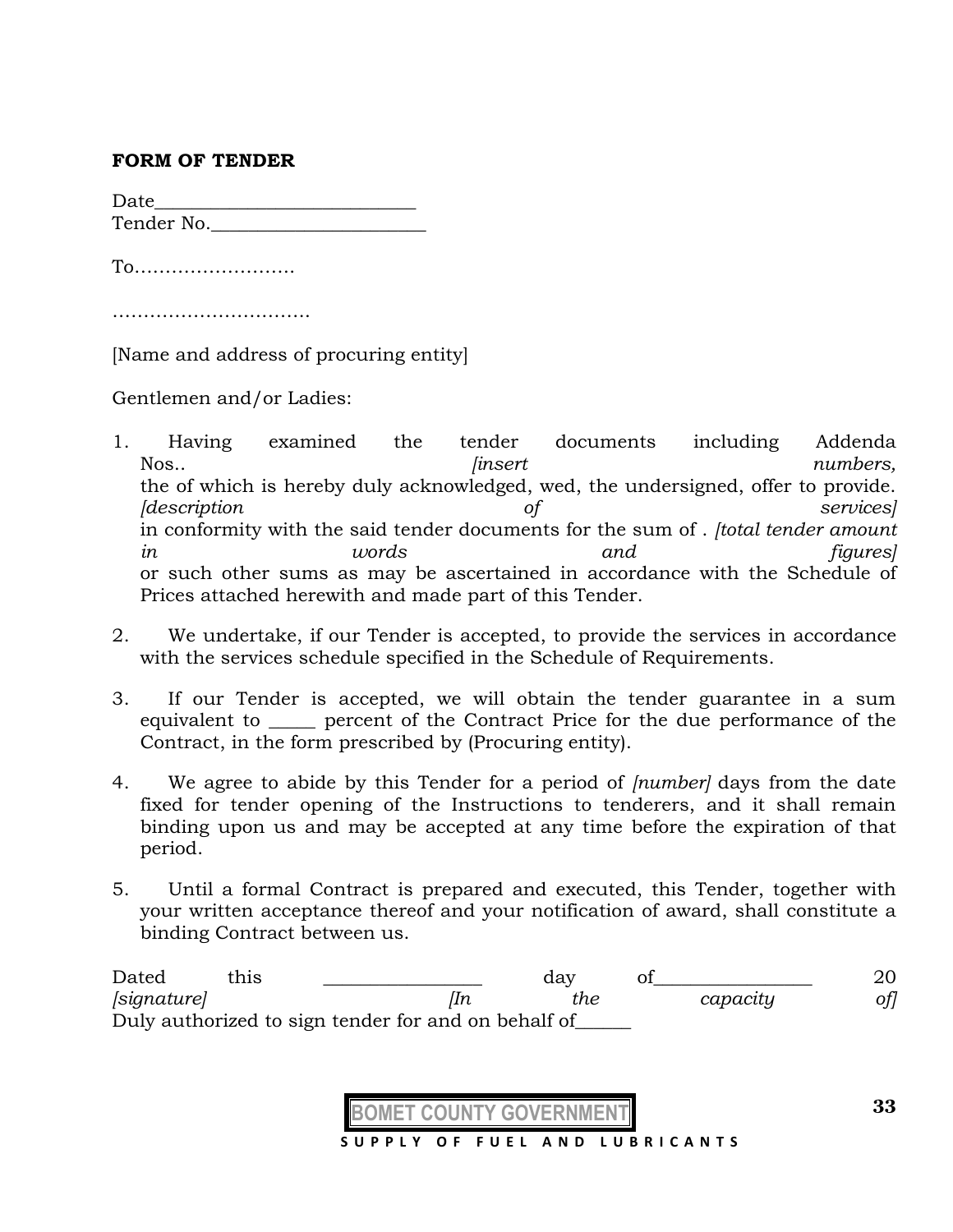#### **CONTRACT FORM**

THIS AGREEMENT made the \_\_\_day of \_\_\_\_\_20\_\_\_\_between…………[name of procurement entity] of ……………….[country of Procurement entity](hereinafter called "the Procuring entity") of the one part and ……………………[name of tenderer] of ……….[city and country of tenderer](hereinafter called "the tenderer") of the other part.

WHEREAS the procuring entity invited tenders for certain materials and spares. Viz……………………..[brief description of materials and spares] and has accepted a tender by the tenderer for the supply of those materials and spares in the spares in the sum of ………………………………………[contract price in words and figures]

NOW THIS AGREEMENT WITNESSETH AS FOLLOWS:

- 1. In this Agreement words and expressions shall have the same meanings as are respectively assigned to them in the Conditions of Contract referred to.
- 2. The following documents shall be deemed to form and be read and construed as part

of this Agreement, viz.:

|           |                                                   |         |         |            | (a) the Tender Form and the Price Schedule submitted by the tenderer; |    |           |                 |
|-----------|---------------------------------------------------|---------|---------|------------|-----------------------------------------------------------------------|----|-----------|-----------------|
|           | (b)theScheduleof                                  |         |         |            |                                                                       |    |           | Requirements;   |
| $(c)$ the |                                                   |         |         | Technical  |                                                                       |    |           | Specifications; |
| $(d)$ the |                                                   | General |         |            | Conditions                                                            | of |           | Contract;       |
| (e)       | the                                               |         | Special | Conditions |                                                                       | of | Contract; | and             |
|           | (f) the Procuring entity's Notification of Award. |         |         |            |                                                                       |    |           |                 |

- 3. In consideration of the payments to be made by the Procuring entity to the tenderer as hereinafter mentioned, the tenderer hereby covenants with the Procuring entity to provide the materials and spares and to remedy defects therein in conformity in all respects with the provisions of the Contract
- 4. The Procuring entity hereby covenants to pay the tenderer in consideration of the provision of the materials and spares and the remedying of defects therein, the Contract Price or such other sum as may become payable under the provisions of the contract at the times and in the manner prescribed by the contract.

IN WITNESS whereof the parties hereto have caused this Agreement to be executed in accordance with their respective laws the day and year first above written.

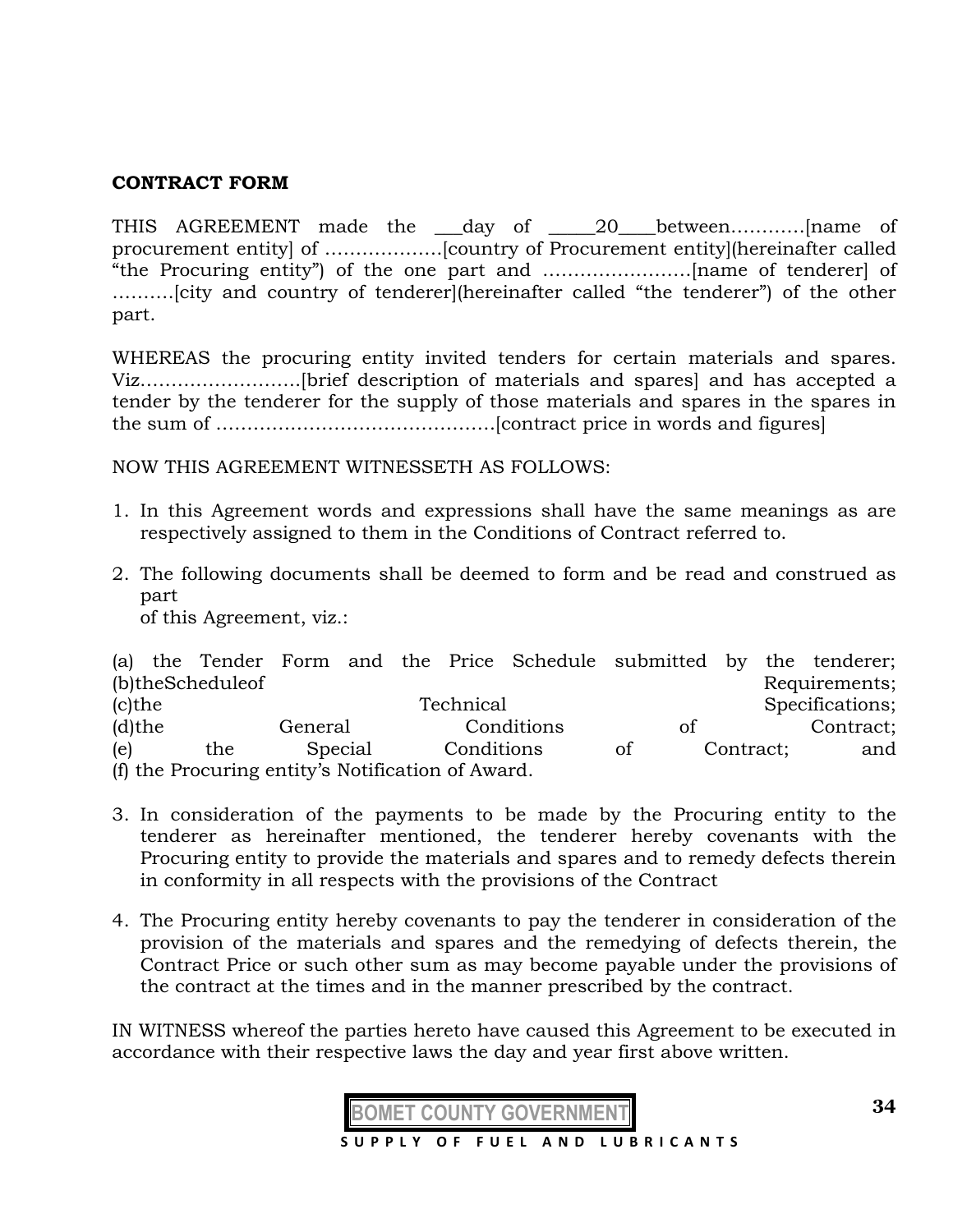Signed, sealed, delivered by\_\_\_\_\_\_\_\_\_\_\_the \_\_\_\_\_\_\_\_\_(for the Procuring entity) Signed, sealed, delivered by \_\_\_\_\_\_\_\_\_the \_\_\_\_\_\_\_\_(for the tenderer)

in the presence of\_\_\_\_\_\_\_\_\_\_\_\_\_.

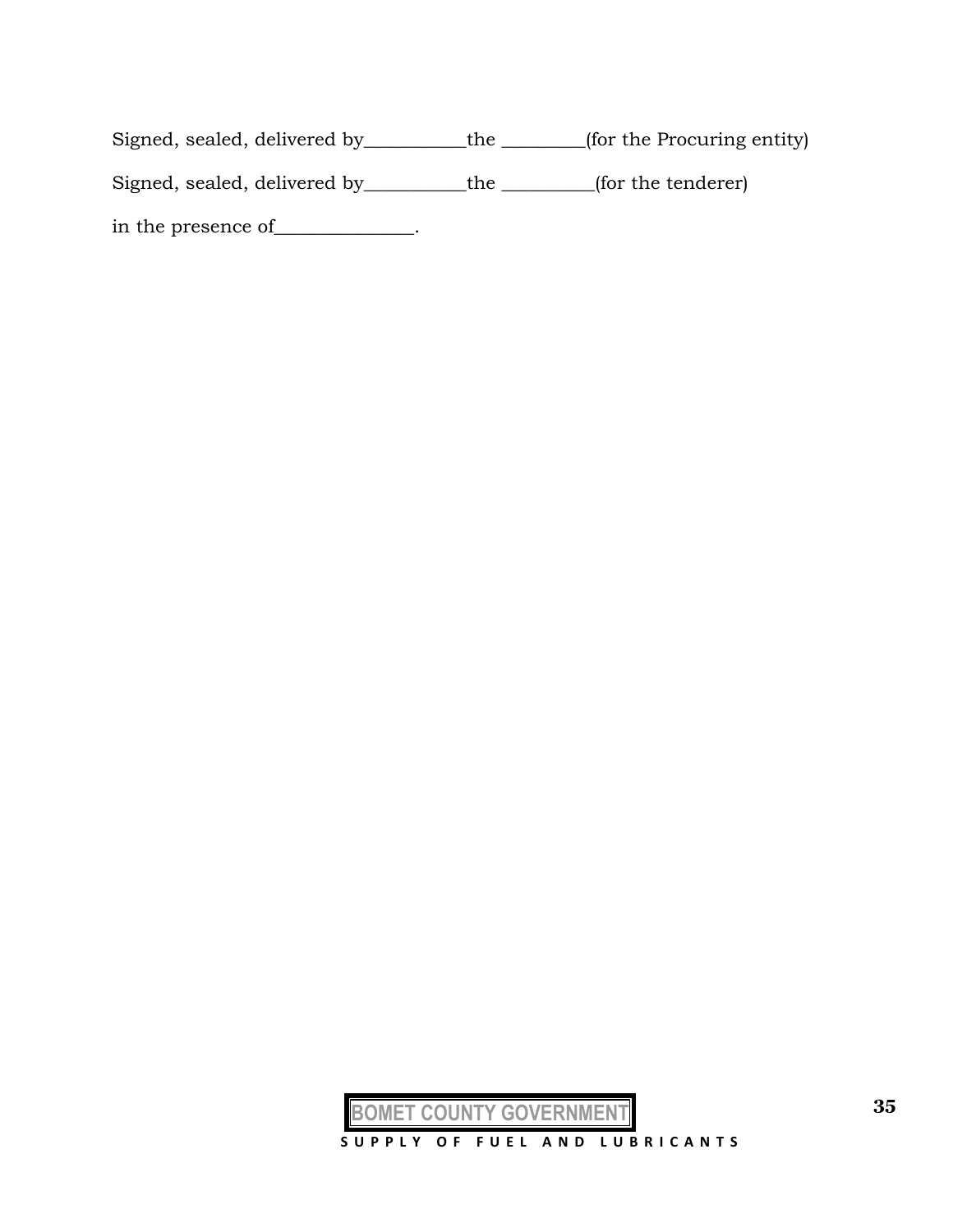# **CONFIDENTIAL BUSINESS QUESTIONNAIRE**

You are requested to give the particulars indicated in Part 1 and either Part 2 (a), 2(b) or 2(c) whichever applied to your type of business.

You are advised that it is a serious offence to give false information on this form.

| Part 1 General                                                         |
|------------------------------------------------------------------------|
| Postal address Tel No.  Fax Email                                      |
| Maximum value of business which you can handle at any one time - Kshs. |
|                                                                        |
|                                                                        |

|                     | Part 2 (a) – Sole Proprietor                    |                     |  |  |  |  |
|---------------------|-------------------------------------------------|---------------------|--|--|--|--|
|                     |                                                 |                     |  |  |  |  |
|                     |                                                 |                     |  |  |  |  |
| Citizenship details |                                                 |                     |  |  |  |  |
|                     |                                                 |                     |  |  |  |  |
|                     | Part 2 (b) – Partnership                        |                     |  |  |  |  |
|                     | Given details of partners as follows            |                     |  |  |  |  |
| Name                | Nationality                                     | Citizenship details |  |  |  |  |
| <b>Shares</b>       |                                                 |                     |  |  |  |  |
|                     |                                                 |                     |  |  |  |  |
|                     | 2. ………………………………………………………………………………………            |                     |  |  |  |  |
|                     |                                                 |                     |  |  |  |  |
|                     |                                                 |                     |  |  |  |  |
|                     | Part 2 (c) - Registered Company                 |                     |  |  |  |  |
| Private or Public   |                                                 |                     |  |  |  |  |
|                     | State the nominal and issued capital of company |                     |  |  |  |  |
| Nominal Kshs.       |                                                 |                     |  |  |  |  |
| Issued Kshs.        |                                                 |                     |  |  |  |  |
|                     | Given details of all directors as follows       |                     |  |  |  |  |
| Name                | Nationality                                     | Citizenship details |  |  |  |  |
| <b>Shares</b>       |                                                 |                     |  |  |  |  |
|                     |                                                 |                     |  |  |  |  |
|                     | 2. ………………………………………………………………………………………            |                     |  |  |  |  |
| 3. <u></u>          |                                                 |                     |  |  |  |  |

**BOMET COUNTY GOVERNMENT S U P P L Y O F F U E L A N D L U B R I C A N T S**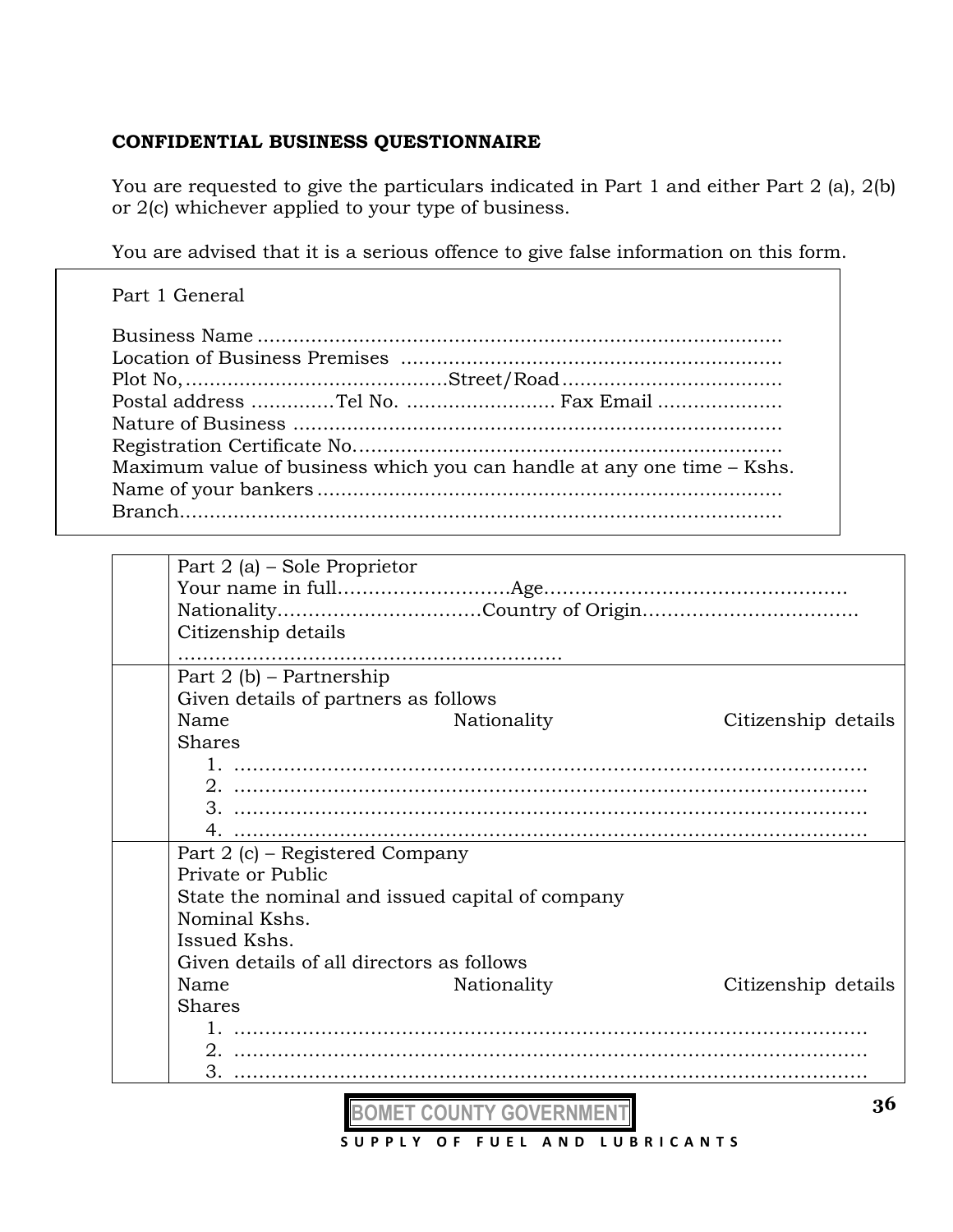| Candidate |  |
|-----------|--|

#### **TENDER SECURITY FORM**

Whereas ………………………………………..[name of the tenderer]

(hereinafter called "the tenderer")has submitted its tender dated………………..[date of submission of tender ] for the provision of ………………………………………………..

[name and/or description of the services]

(hereinafter called "the Tenderer")……………………………………………………..

KNOW ALL PEOPLE by these presents that WE………………………………………

Of……………………………………………having registered office at

[name of procuring entity](hereinafter called "the Bank")are bound unto………………

[name of procuring entity](hereinafter called "the procuring entity") in the sum of …………

for which payment well and truly to be made to the said Procuring entity, the Bank binds itself, its successors, and assigns by these presents. Sealed with the Common Seal of the said Bank this day of 20

THE CONDITIONS of this obligation are: 1. If the tenderer withdraws its Tender during the period of tender validity specified by the tenderer on the Tender Form; or 2. If the tenderer, having been notified of the acceptance of its Tender by the Procuring entity during the period of tender validity:

(a) fails or refuses to execute the Contract Form, if required; or (b) fails or refuses to furnish the performance security, in accordance with the instructions to tenderers;

we undertake to pay to the Procuring entity up to the above amount upon receipt of its first written demand, without the Procuring entity having to substantiate its demand, provided that in its demand the Procuring entity will note that the arnouut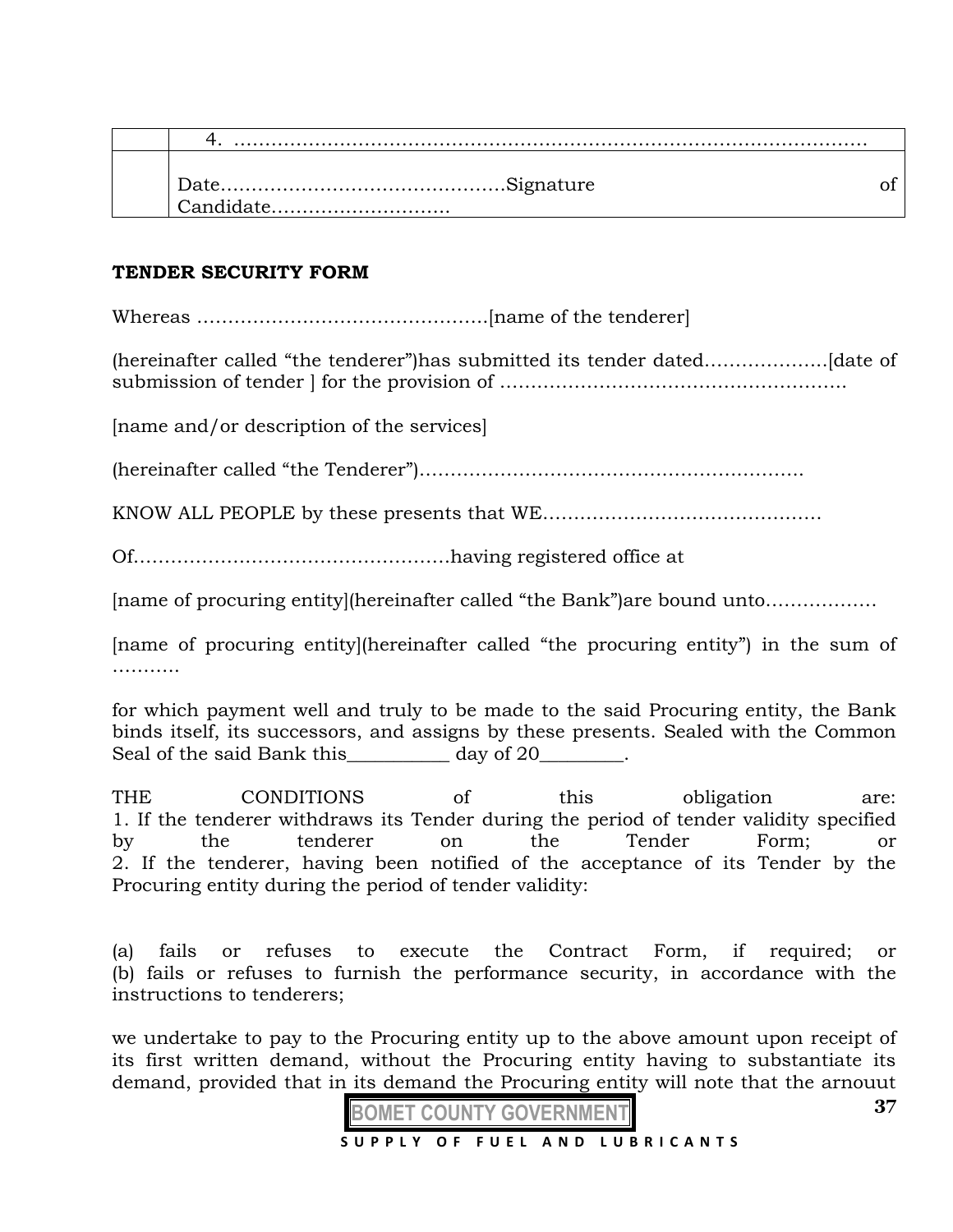claimed by it is due to it, owing to the occurrence of one or both of the two conditions, specifying the occurred condition or conditions. This guarantee will remain in force up to and including thirty (30) days after the period of tender validity, and any demand in respect thereof should reach the Bank not later than the above date.

[signature of the bank]

*(Amend accordingly if provided by Insurance Company)*

\_\_\_\_\_\_\_\_\_\_\_\_\_\_\_\_\_\_\_\_\_\_\_\_\_\_\_\_\_\_\_\_\_\_\_\_\_\_\_\_\_\_\_\_\_\_\_\_\_\_\_\_

# **PERFORMANCE SECURITY FORM**

To: ……………………………………………………………………………………………..

[name of the Procuring entity]

WHEREAS……………………………….[name of tenderer]

(hereinafter called "the tenderer") has undertaken, in pursuance of Contract No.\_\_\_\_\_\_\_\_\_\_\_\_[reference number of the contract] dated \_\_\_\_\_\_\_\_\_\_\_\_\_\_\_\_\_\_\_\_\_\_\_\_\_\_\_\_\_\_\_to

supply……………………………………………………………………………………..

[Description services](Hereinafter called "the contract")

AND WHEREAS it bas been stipulated by you in the said Contract that the tenderer shall furnish you with *a* bank guarantee by a reputable bank for the sum specified therein as security for compliance with the Tenderer's performance obligations in accordance with the Contract.

AND WHEREAS we have agreed to give the tenderer a guarantee:

THEREFORE WE hereby affirm that we are Guarantors and responsible to you, on behalf of the tenderer, up to a total of ……………………………………………………. *[amount of the guarantee in words and figures],*

and we undertake to pay you, upon your first written demand declaring the tenderer to be in default under the Contract and without cavil or argument, any sum or sums within the limits of ……………………….. *[amount of guarantee]* as aforesaid, without your needing to prove or to show grounds or reasons for your demand or the sum specified therein.

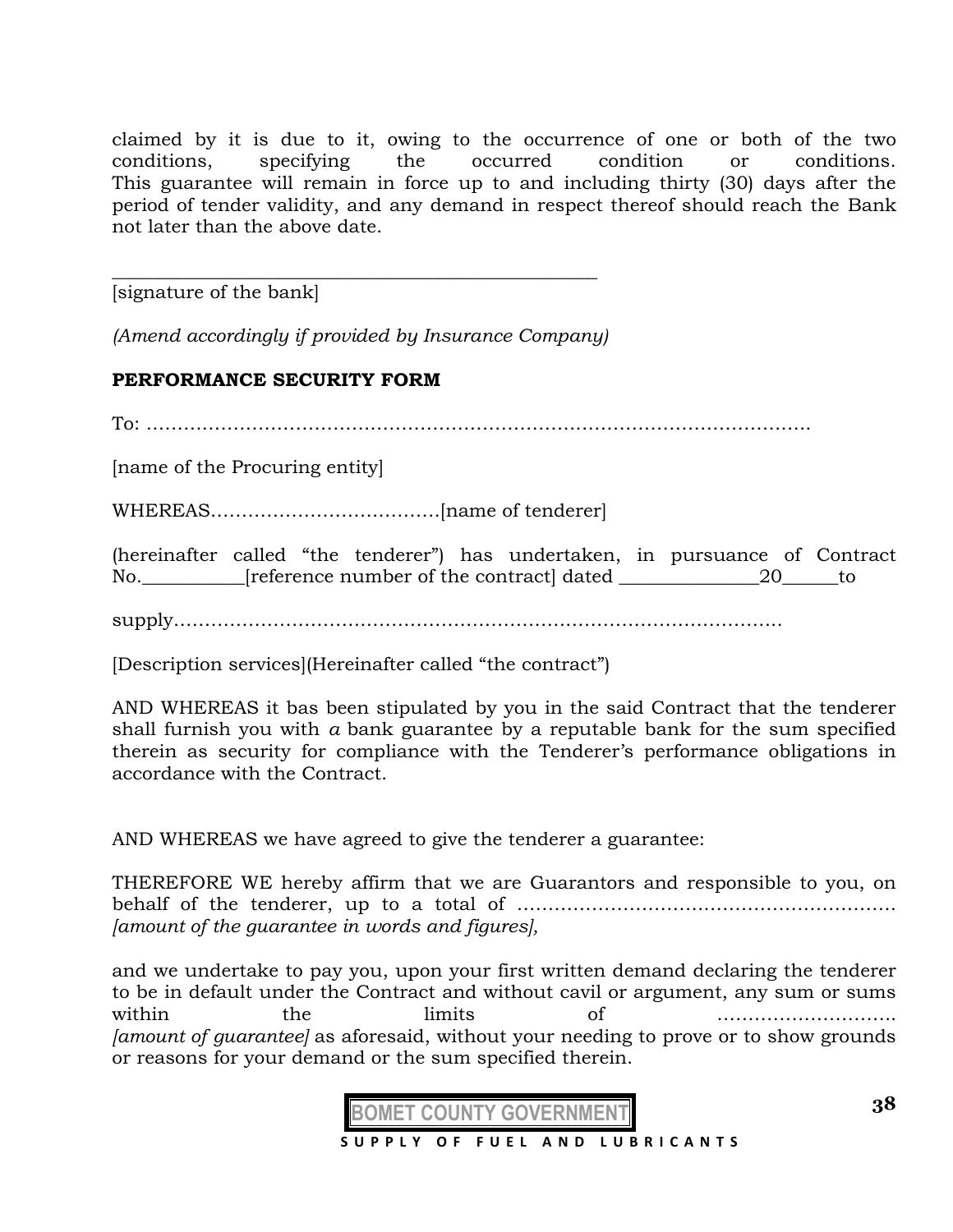This guarantee is valid until the \_\_\_\_\_ day of 20

\_\_\_\_\_\_\_\_\_\_\_\_\_\_\_\_\_\_\_\_\_\_\_\_\_\_\_\_\_\_\_\_\_\_\_\_\_\_\_\_\_\_\_\_\_\_\_\_\_\_\_\_\_\_\_\_\_\_\_\_\_\_\_\_\_\_

*\_\_\_\_\_\_\_\_\_\_\_\_\_\_\_\_\_\_\_\_\_\_\_\_\_\_\_\_\_\_\_\_\_\_\_\_\_\_\_\_\_\_\_\_\_\_\_\_\_\_\_\_\_\_\_\_\_\_\_\_\_\_\_\_\_\_\_\_*

*\_\_\_\_\_\_\_\_\_\_\_\_\_\_\_\_\_\_\_\_\_\_\_\_\_\_\_\_\_\_\_\_\_\_\_\_\_\_\_\_\_\_\_\_\_\_\_\_\_\_\_\_\_\_\_\_\_\_\_\_\_\_\_\_\_\_\_\_\_\_*

### Signature and seal of the Guarantors

 $\_$  , and the contribution of the contribution of  $\mathcal{L}_\mathcal{A}$  , and the contribution of  $\mathcal{L}_\mathcal{A}$ *[name of bank or financial institution]* 

*[address]* 

*[date]* 

*(Amend accordingly if provided by Insurance Company )***BANK GUARANTEE FOR ADVANCE PAYMENT**

To…………………………

[name of tender]………………………………………

Gentlemen and/or Ladies:

In accordance with the payment provision included in the special conditions of contract, which amends the general conditions of contract to provide for advance payment,

…………………………………………………………………

[name and address of tenderer][hereinafter called "the tenderer"] shall deposit with the Procuring entity a bank guarantee to guarantee its proper and faithful performance under the said clause of the contract in an amount of ………………………………………………………………………………………… *[amount of guarantee in figures and words].*  We,the ………………………………………………………………………………

*[bank or financial institution],* as instructed by the tenderer, agree unconditionally and irrevocably to guarantee as primary obligator and not as surety merely, the payment to the Procuring entity on its first demand without whatsoever right of objection on our part and without its first claim to the tenderer, in the amount not exceeding

*[amount of guarantee in* 

*figures and words].* 

We further agree that no change or addition to or other modification of the terms of the Contract to be performed thereunder or of any of the Contract documents which



**39**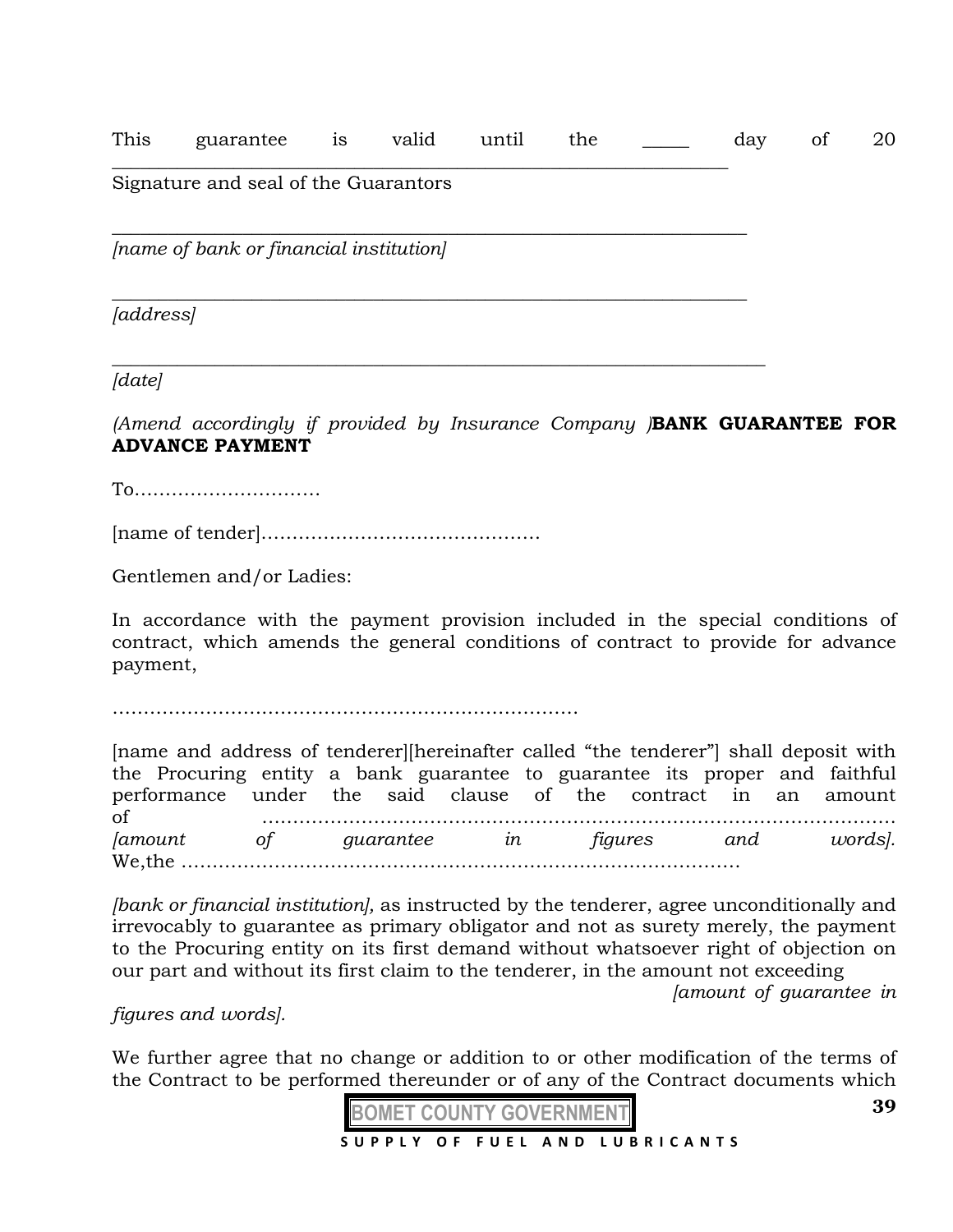may be made between the Procuring entity and the tenderer, shall in any way release us from any liability under this guarantee, and we hereby waive notice of any such change, addition, or modification.

This guarantee shall remain valid and in full effect from the date of the advance payment

received by the tenderer under the Contract until *[date].* 

 $\_$  , and the set of the set of the set of the set of the set of the set of the set of the set of the set of the set of the set of the set of the set of the set of the set of the set of the set of the set of the set of th

*\_\_\_\_\_\_\_\_\_\_\_\_\_\_\_\_\_\_\_\_\_\_\_\_\_\_\_\_\_\_\_\_\_\_\_\_\_\_\_\_\_\_\_\_\_\_\_\_\_\_\_\_\_\_\_\_\_\_\_\_\_*

Yours truly,

|  | Signature | and | seal |  | the | Guarantors |
|--|-----------|-----|------|--|-----|------------|
|--|-----------|-----|------|--|-----|------------|

*[name of bank or financial institution]* 

*[address]* 

*\_\_\_\_\_\_\_\_\_\_\_\_\_\_\_\_\_\_\_\_\_\_\_\_\_\_\_\_\_\_\_\_\_\_\_\_\_\_\_\_\_\_\_\_\_\_\_\_\_\_\_\_\_\_\_\_\_\_\_\_\_\_\_\_ [date]* 

l

# **LETTER OF NOTIFICATION OF AWARD**

Address of Procuring Entity

To:

RE: Tender No.

Tender Name

This is to notify that the contract/s stated below under the above mentioned tender have been awarded to you.

 $\overline{\phantom{a}}$  , where  $\overline{\phantom{a}}$  , where  $\overline{\phantom{a}}$  , where  $\overline{\phantom{a}}$  $\overline{\phantom{a}}$  , where  $\overline{\phantom{a}}$  , where  $\overline{\phantom{a}}$  , where  $\overline{\phantom{a}}$ 

1. Please acknowledge receipt of this letter of notification signifying your acceptance.

**BOMET COUNTY GOVERNMENT**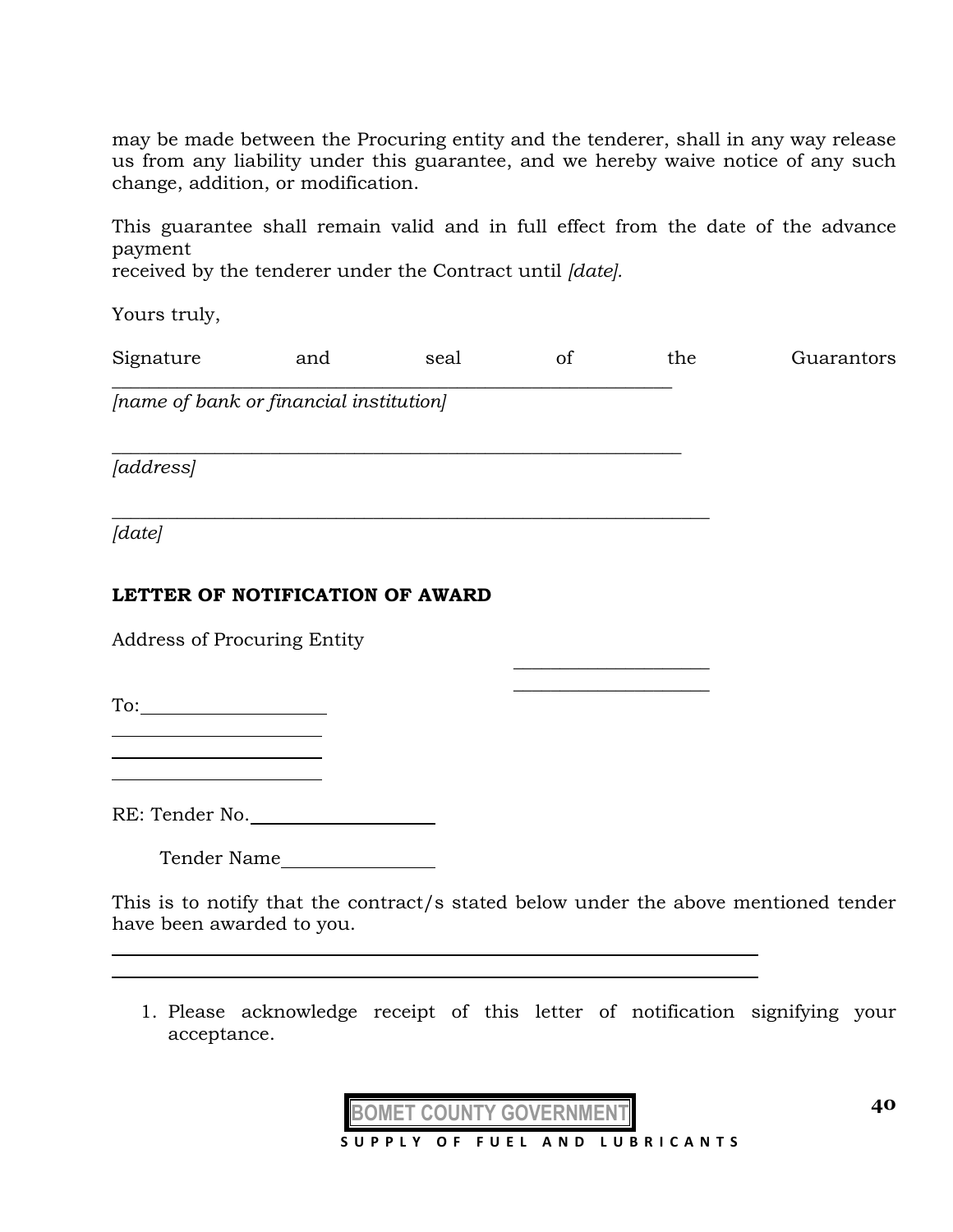- 2. The contract/contracts shall be signed by the parties within 30 days of the date of this letter but not earlier than 14 days from the date of the letter.
- 3. You may contact the officer(s) whose particulars appear below on the subject matter of this letter of notification of award.

*(FULL PARTICULARS)*

SIGNED FOR ACCOUNTING OFFICER

#### **FORM RB 1**

# **REPUBLIC OF KENYA**

# **PUBLIC PROCUREMENT ADMINISTRATIVE REVIEW BOARD**

APPLICATION NO…………….OF……….….20……...

#### BETWEEN

…………………………………………….APPLICANT

AND

…………………………………RESPONDENT *(Procuring Entity*)

Request for review of the decision of the…………… (*Name of the Procuring Entity)* of ……………dated the…day of ………….20……….in the matter of Tender No………..…of …………..20…

#### **REQUEST FOR REVIEW**